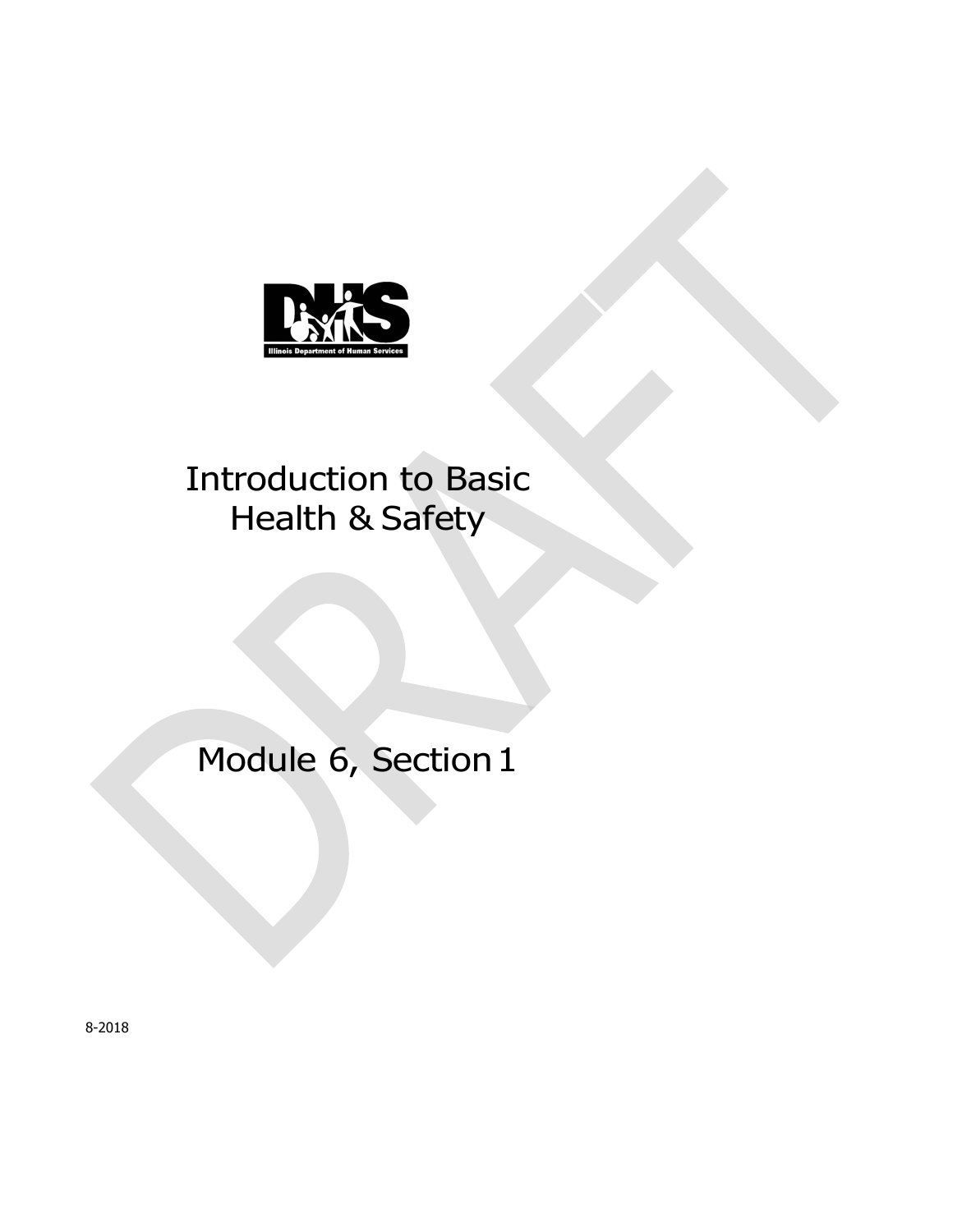## **TABLE OF CONTENTS**

ķ.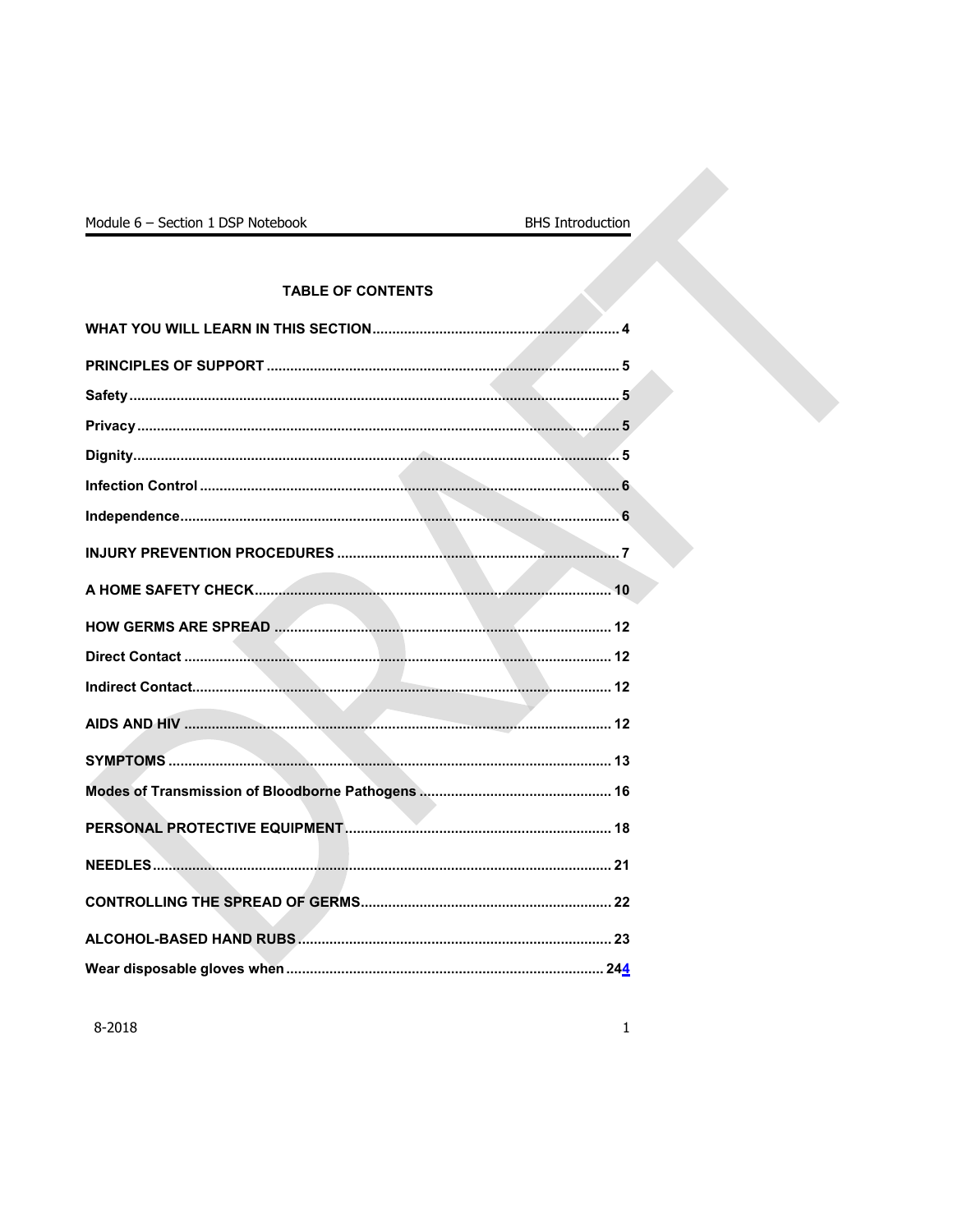| Module 6 - Section 1 DSP Notebook<br><u> 1980 - Johann Barnett, fransk konge</u> | <b>BHS Introduction</b> |
|----------------------------------------------------------------------------------|-------------------------|
|                                                                                  |                         |
|                                                                                  |                         |
|                                                                                  |                         |
|                                                                                  |                         |
|                                                                                  |                         |
|                                                                                  |                         |
|                                                                                  |                         |
|                                                                                  |                         |
|                                                                                  |                         |
|                                                                                  |                         |
|                                                                                  |                         |
|                                                                                  |                         |
|                                                                                  |                         |
| <b>INSERT AGENCY'S POLICIES AND PROCEDURES ON DOCUMENTATION HERE.</b>            |                         |
|                                                                                  |                         |
|                                                                                  |                         |
|                                                                                  |                         |
|                                                                                  |                         |
|                                                                                  |                         |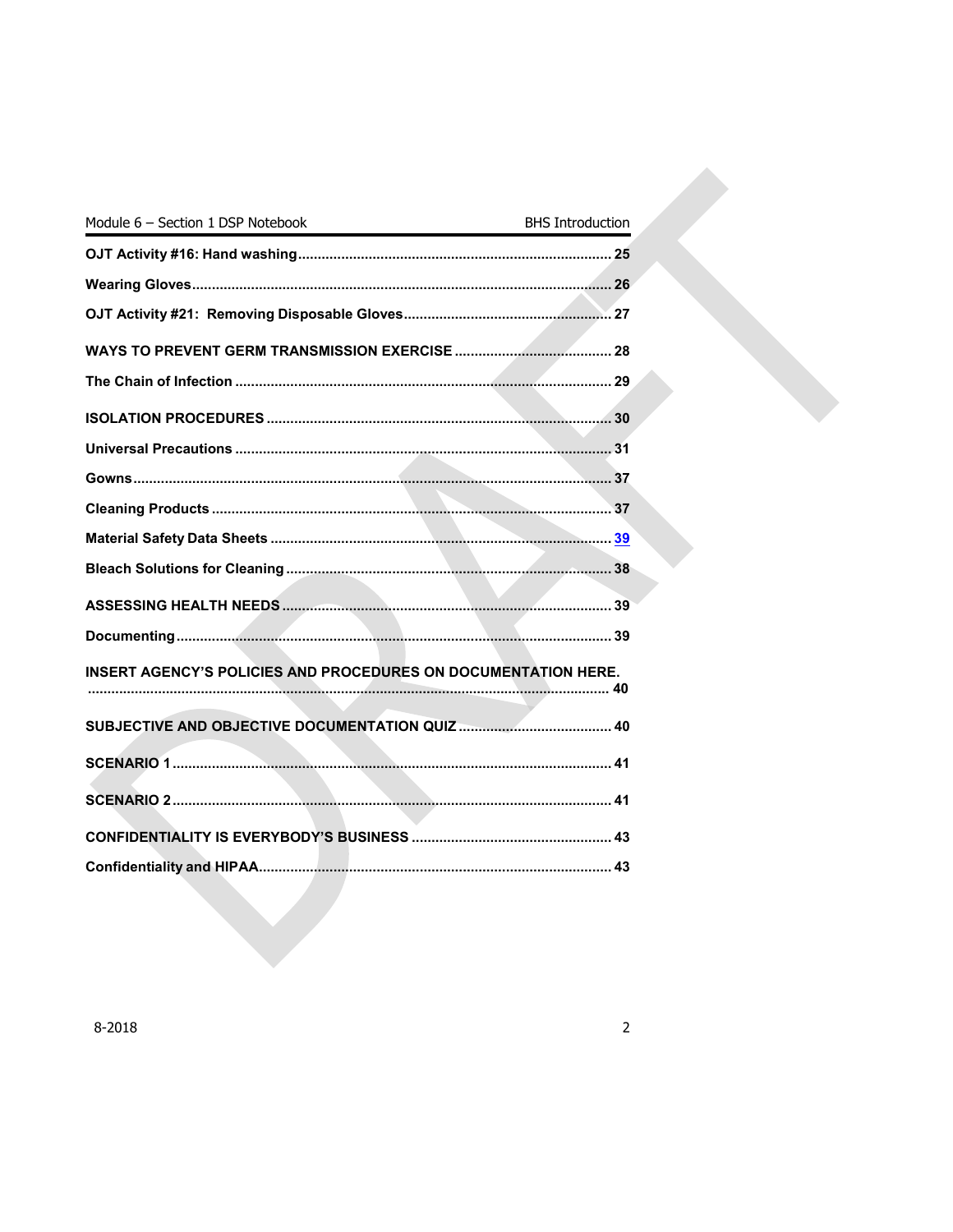|  |  | Module 6 – Section 1 DSP Notebook |
|--|--|-----------------------------------|
|  |  |                                   |

These are the things we would like you to know about for Health and Safety. There are rules in our houses like don't overload the outlets, unplug stuff like the TV, and use bathmats. We do not like it when staff grabs at us as they are helping us or yells at us to get ready for bed. We may have something that we want to finish doing. Ask us.

~ Melissa R., self-advocate,

 $\sim$  Sean, J., self-advocate

~ Veronica Pierson, self-advocate

Exercise is important to me. We do jumping jacks nearly every morning. On Fridays, we do exercises with a video tape. I was very excited to join a group that learns a little about exercising called Yoga. I think it is cool. Sometimes we practice breathing in through our nose and out through our mouth. We learn about relaxing.



 $\sim$  Joe G., self-advocate

Trouble where I used to live. No trouble where I live now.  $\sim$  April C., self-advocate

I think I have done a really good job at the group home. I have lost weight and am at my goal weight now. I do really well at controlling my food and at budgeting my money. I still need to learn what I can eat and what I can't eat, and picking healthy choices. I have learned a lot, but have not tried to do it completely on my own. ~ Anna T., self-advocate

This module contains information for Direct Support Persons (DSPs) who provide supports to adults and/or to children and young adults who receive home and community based services through one of the Division of DD's Medicaid Home and Community-Based Services waiver programs. The service delivery methods are participant and family directed. Direct care providers can be employees of the person and his/her family, or employed through community agencies.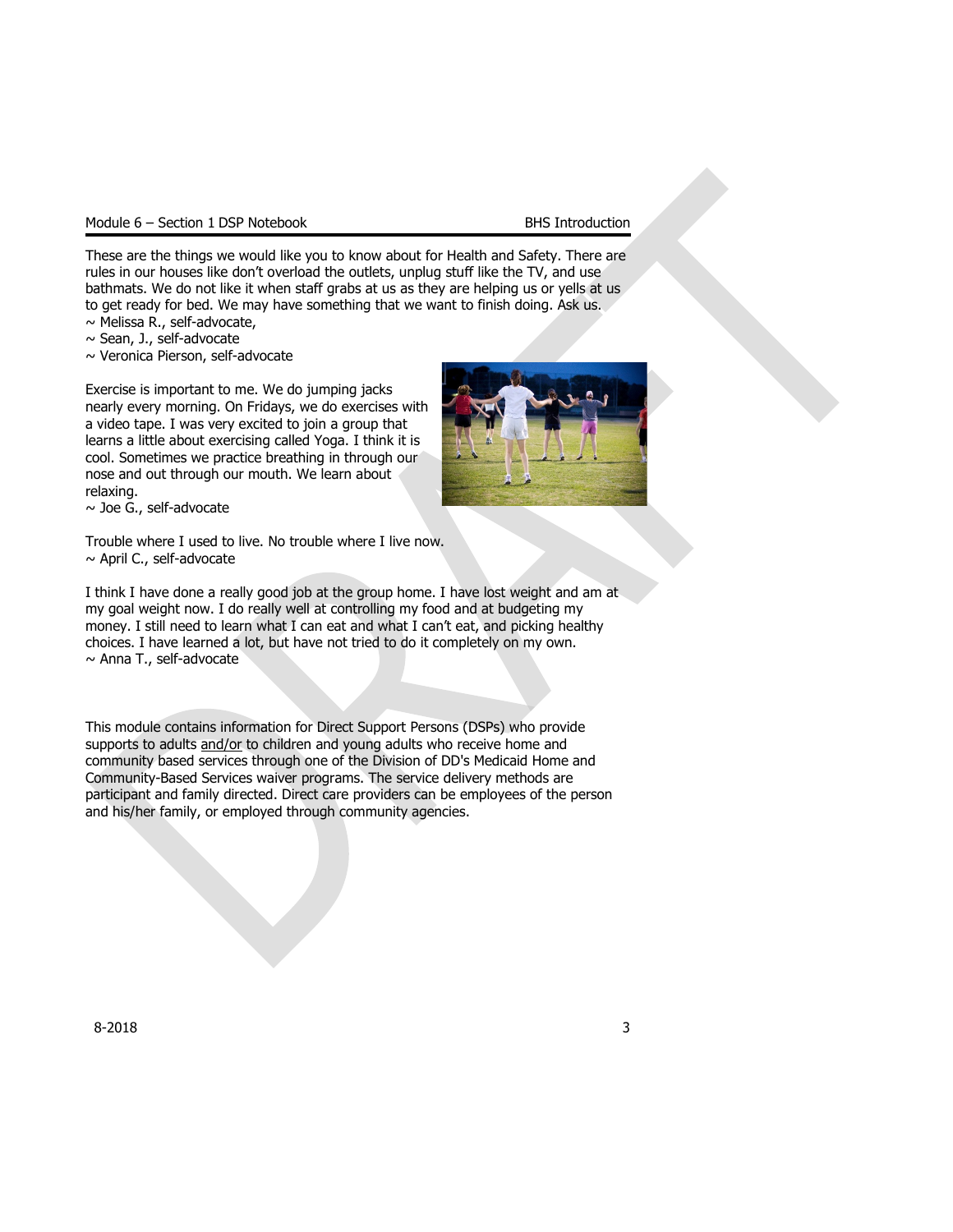## What You Will Learn in This Section:

<span id="page-4-0"></span>How to prevent the spread of illness.

The symptoms of illnesses.

What to do when someone is ill.

How to properly wash my hands.

When I must wash my hands.

How to put on and remove disposable gloves.

The importance of a health history.

How to document medical issues.

What to do to prepare for a doctor or dentist visit.

The importance of confidentiality.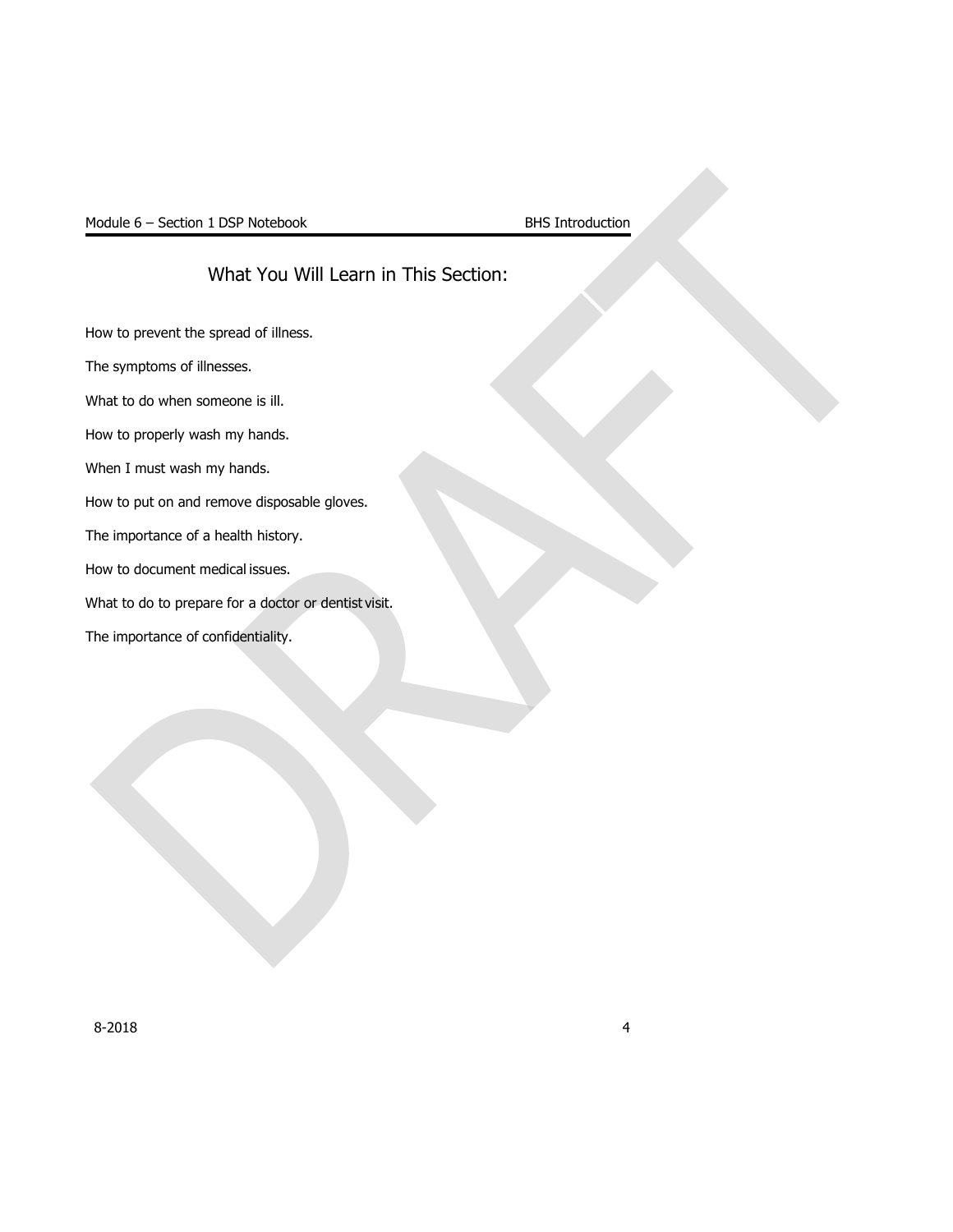## Principles of Support

<span id="page-5-0"></span>Some persons with developmental disabilities are more vulnerable to injuries. When necessary precautions are not taken, it can be devastating to the health and well-being of a person you support, for the home in which he/she lives, or for the agency that provides the service. Each year, thousands of accidents occur, some of them fatal that could have been prevented by taking specific precautions. It is the responsibility of the direct support person to ensure that appropriate precautions are taken based upon the needs of the individual.

There may be activities where the individual has made a choice to engage in risky behavior and you will need to respect his or her choice (such as smoking, dietary restrictions, and medical issues). It is very important to give the person knowledge and experience to make an informed choice.

Direct Support Persons should follow and teach these guidelines for basic health and safety. It is important to be mindful of the person's dignity.

## <span id="page-5-1"></span>Safety

Assist people who might fall. Clean up spills on floor. Pick up things dropped on floor. Unplug electrical appliances when not in use. Limit use of extension cords. Put a mat on the floor in bathroom when getting in and out of tub/shower. Straighten throw rugs. Remove items blocking entrances, exits, and walkways.

## <span id="page-5-2"></span>**Privacy**

Close door to bathroom or bedroom when assisting an individual. Do not discuss personal issues where others can hear. Do not tell others private information (especially medical information). Respect the person's personal space and personal belongings. Knock first and wait for a response before entering a room.

## <span id="page-5-3"></span>**Dignity**

Show respect to people.

Realize that each person is different and has different needs, preferences, etc. Try to prevent situations which could cause embarrassment for people. Respect the person's religious and cultural beliefs, even if they are not yours. Ask before assisting and wait for a response.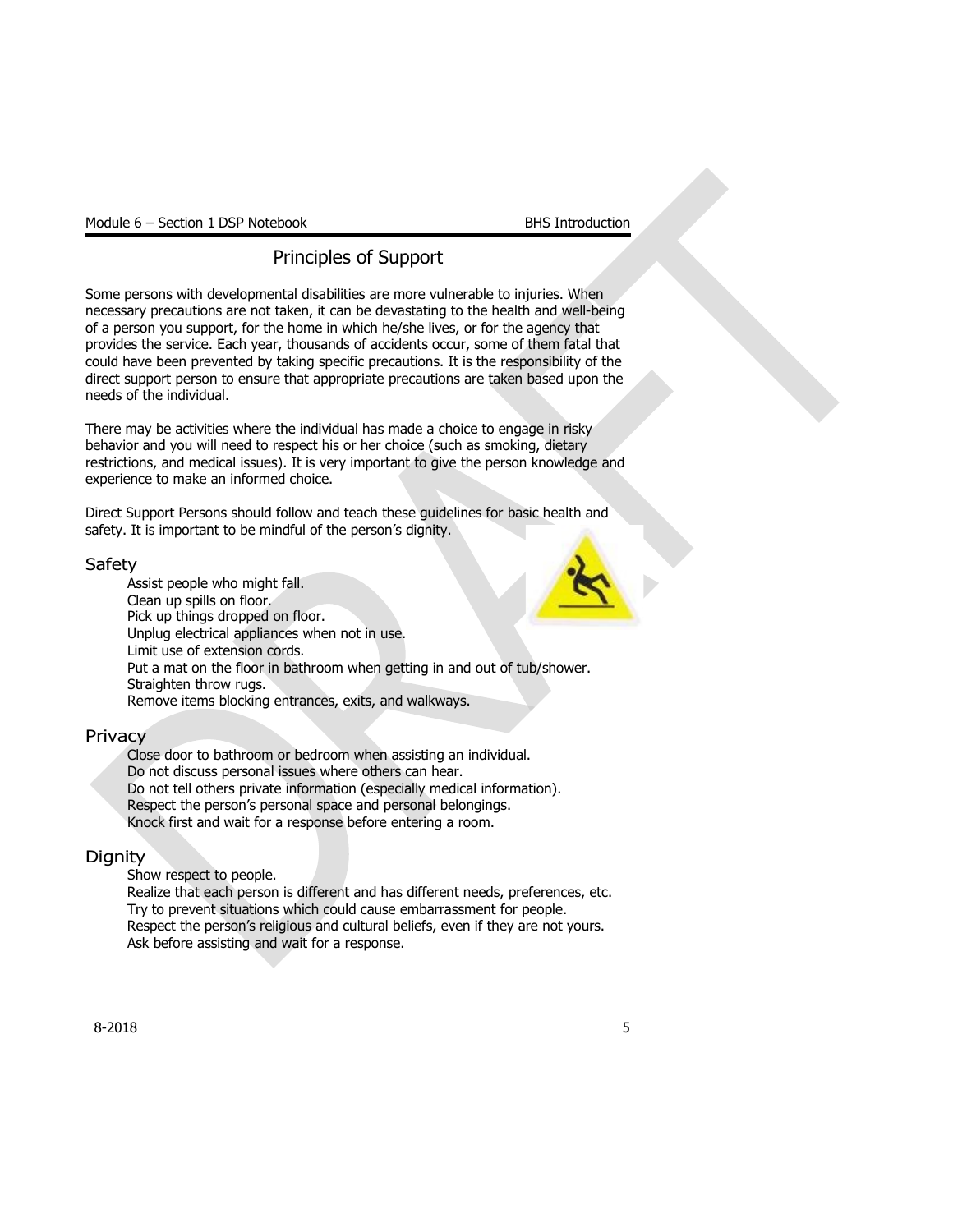## Communication

Talk with and listen to people, their families and other team members. Communicate respectfully to people. Speak in words they understand. Explain what you are doing before and while you are doing it. Ask permission before doing something to/with a person. Wait for a response.

## <span id="page-6-0"></span>Infection Control

Wash hands as circumstances require. Wear gloves as circumstances require. Cover your mouth when sneezing/coughing, and teach people to do the same. Do not use glasses/utensils unless they are clean. Disinfect commonly used items.

## <span id="page-6-1"></span>Independence

Encourage people to do things for themselves. Do not do things for people if they are capable, even if it takes a while. Use the least prompting necessary. Teach people to speak up for their choices. Teach people to speak up for their rights.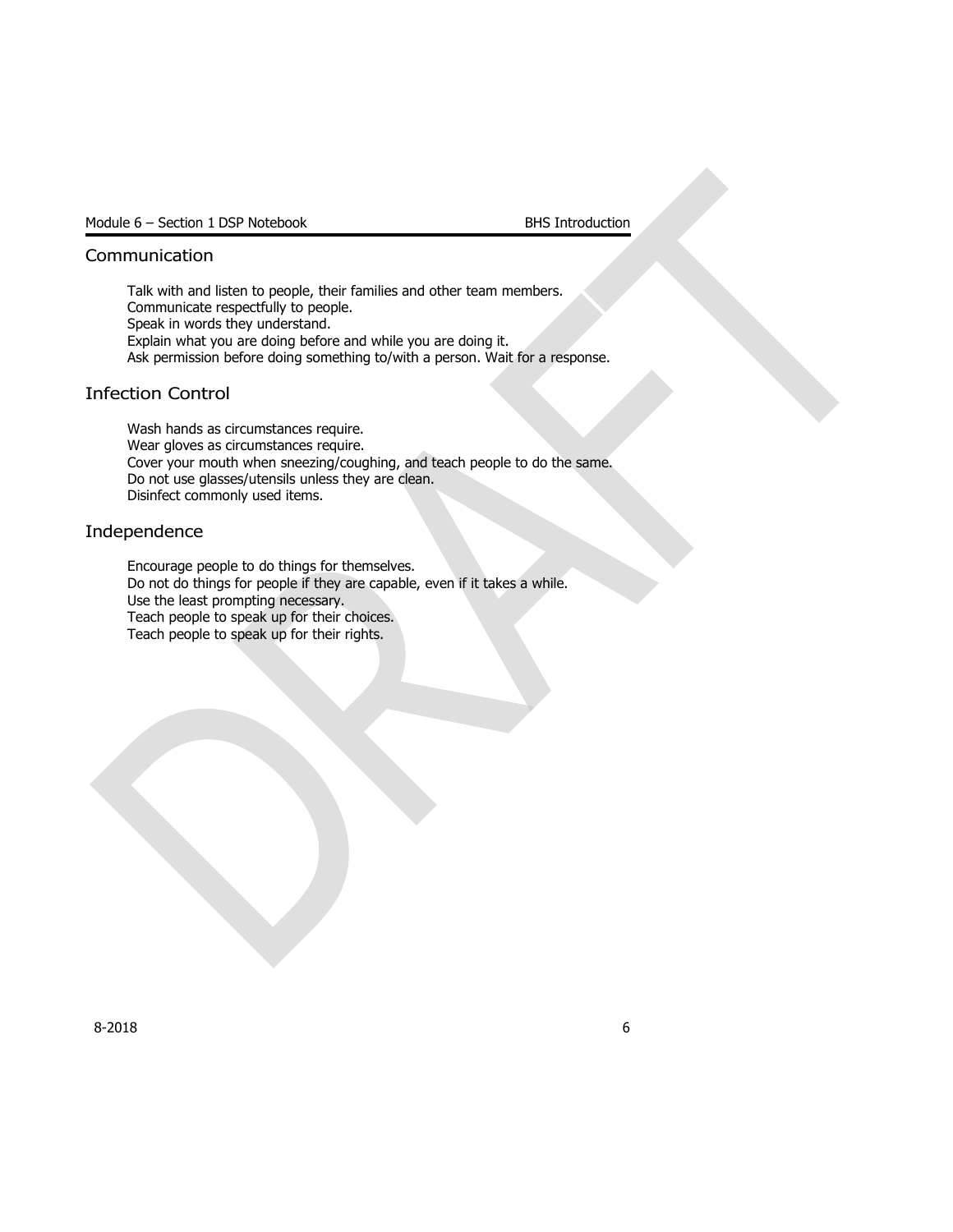## <span id="page-7-0"></span>INJURY PREVENTION PROCEDURES

More people are injured at home than anywhere else. Most accidents can be preventing though. Basic precautions in the home and making sure people are aware of and following safety procedures can prevent unnecessary risks and injuries.

1. How often they may occupy that space.

The most common kinds of household accidents are:

- poisoning, suffocation, or choking from putting foreign items inmouth, EARS or nose;
- People falling or objects falling on them
- Misuse or carelessness with tools, knives or chemicals
- Scalds and burns from heat or fire

## WHY do accidents occur?

- People are stressed, hurried, or upset.
- People are distracted, absentminded or negligent.
- People are mentally incapacitated by illness, fatigue, drugs oralcohol, or disability.
- People with mental disabilities are unsupervised
- People are careless or irresponsible.

## Preventing of Falls

Make sure stairs and hallways are level, clear and unobstructed and that all steps and railings are secure and unbroken.

Preventing Falls

- Make sure carpets and rugs are tacked down and secure.
- Make sure slick floors are dry. Attend to leaks or spills that makefloors slippery. Tack down safety mats in areas that are often wet and slippery, such as entry ways, kitchen and bathroom floors. Whenfloors are waxed or mopped, make sure everyone knows. Use wet floor signs

Commented [CR2]: New





Commented [CR1]: New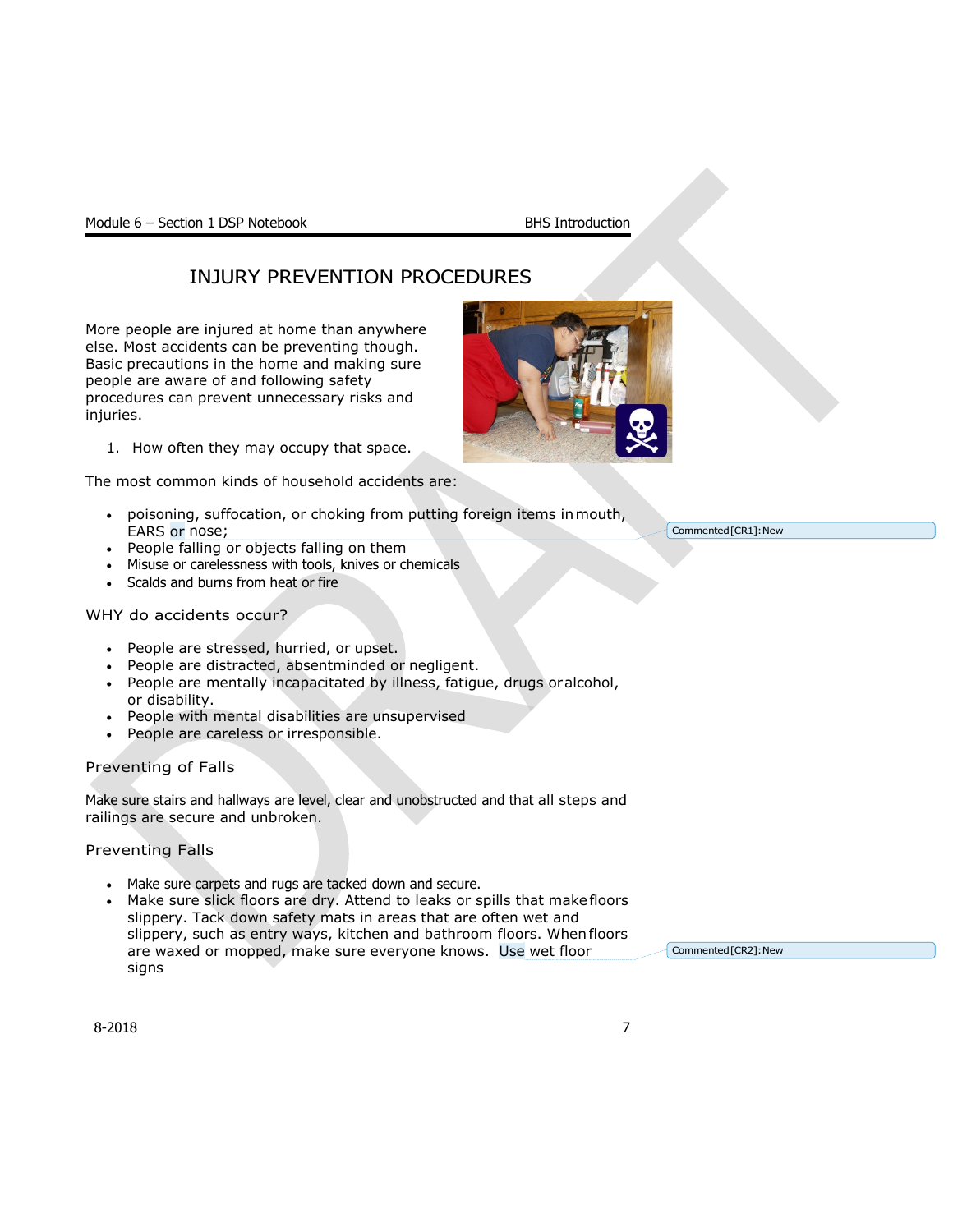- Make sure that showers and bath tubs have safety mats and/or railings, especially with older adults and people with physical disabilities
- Make sure steps and sidewalks are routinely cleared and salted ifyou live in a climate where snow and ice are common in winter.
- Make sure you and the people to whom you provide supports usea safe stepladder instead of a chair or stool when getting items from high shelves or cupboards

### Preventing Shocks and Electrocution

• Make sure the people to whom you provide supports are aware of potential dangers in using small and large appliances. For example, they should know not to use radios or hair dryers near water, andnot to use appliances with wet or damp switches, heating elements, or motors.

## Preventing Burns and Scalds

- Make sure heaters and radiators are never too close to flammable objects such as draperies or bedclothes. Ensure that the people who live in the home and use space heaters or electric blankets are ableto regulate temperatures and turn them off when they leave the room.
- Be certain that the water temperature in the house is at a safe temperature level and that all of the people who live there can mixhot and cold water to the correct temperature. If they are unable to doso, then ensure that the water temperature does not exceed 110degrees.

## Preventing Poisoning or ChemicalAccidents

If anyone in the home where you work has specific behavioral characteristics that put them at risk of poisoning or accidental injury, make sure the home has a policy and procedure for keeping harmful chemicals (e.g., cleaning supplies, gasoline) and objects (e.g., knives, baseball bats, ladders) secure. Be certain that you know this procedure.

Preventing Injuries Caused by Tools and Household Items

8-2018 8

Commented [CR3]: New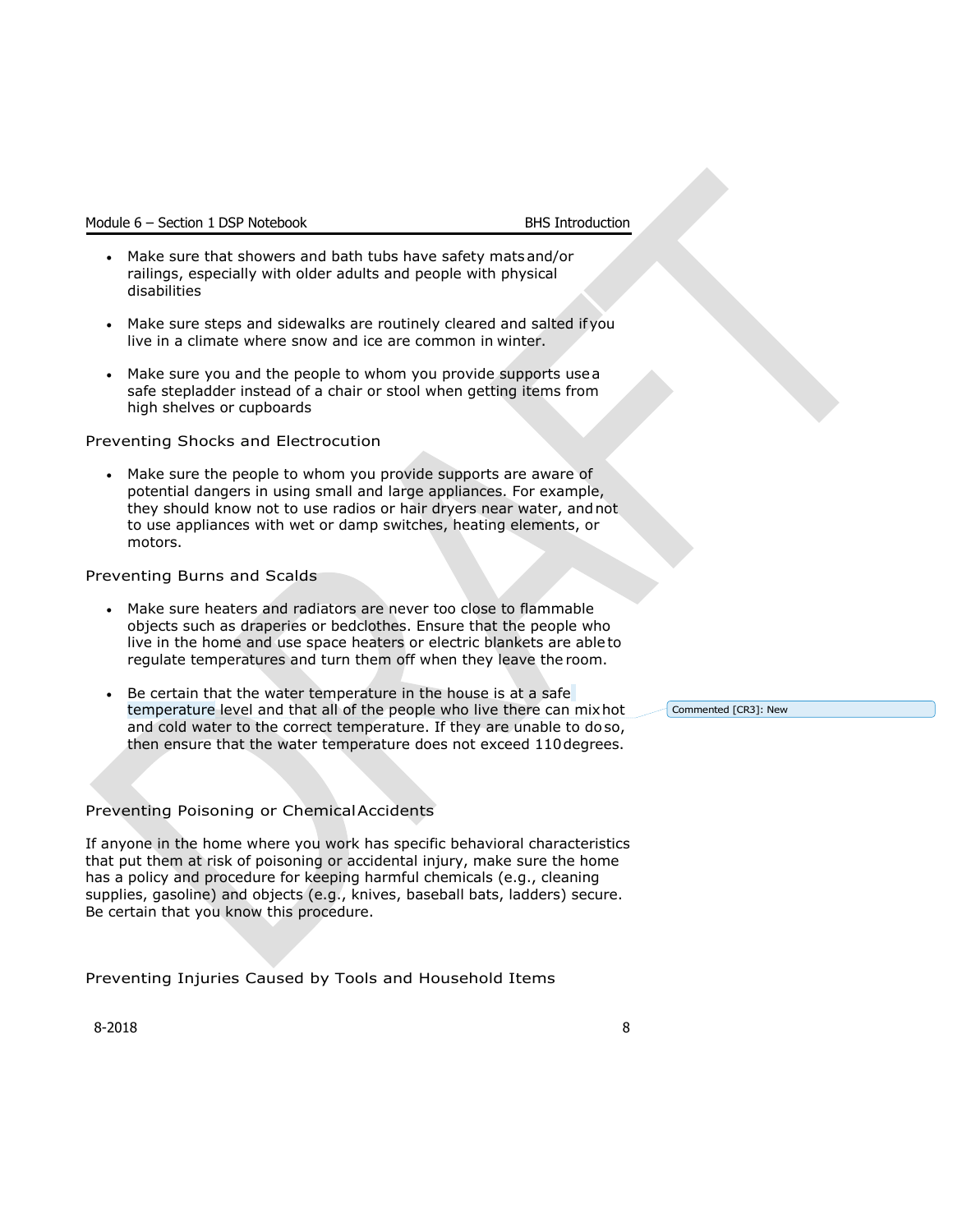- Make sure people who use tools for any reason are aware of andfollow good safety habits, such as wearing appropriate safety gear and goggles when necessary.
- Make sure tools are put away when not in use. This includes garden tools, mowers, and other items used outside.
- Make sure people who prepare their own food are aware of andfollow good safety habits, such as using oven mitts, never leaving ovens or ranges unattended when they are on, keeping flammable items (including clothing) away from the range, and using appropriate cookware.
- Ensure that sharp objects such as knives, scissors, fireplace utensils and other potentially dangerous utensils are stored and used safely. If the people you support are considered at risk of hurting themselvesor others with these items they should be kept in a place where they are not easily accessible. However, remember that restricting access to these items should only occur if the individuals are clearly at risk of harm.

## Know the Person's Risk ManagementPlan

Be aware of all habits and potential behaviors of the adults or children in the home that can present dangers such as:

- Self abuse.
- Lighting fires.
- Throwing objects.

• Assure there is proper supervision based on the needs of the peopleyou support. Do not leave people unsupervised.

Teach Safety By:

- Modeling appropriate and safe behavior
- Using every opportunity to show, tell and demonstrate to everyonein the household why something poses a risk and what they can and should do to prevent the risk.
- Providing positive feedback to people each time you observethem engaging in safe behavior.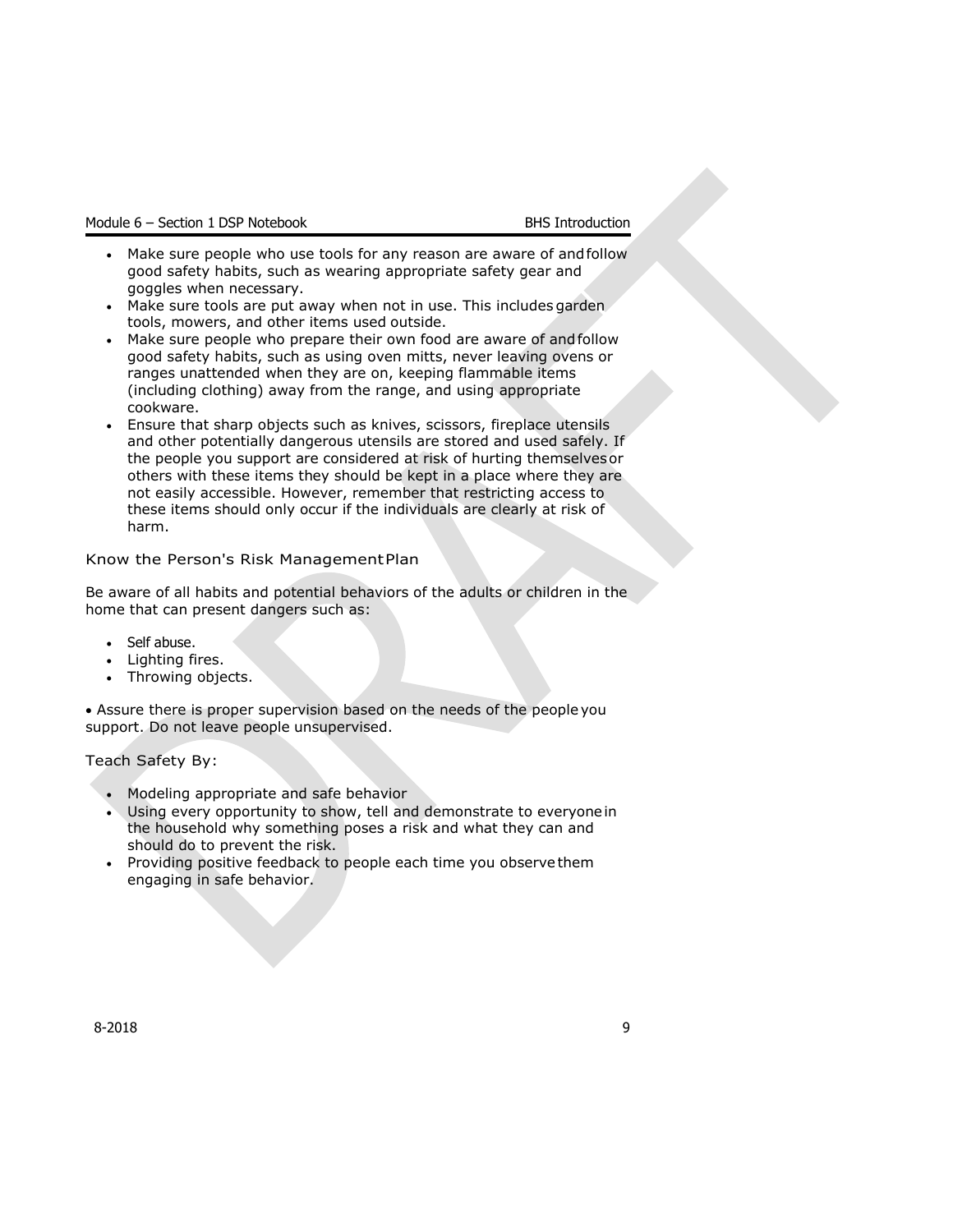## A Home Safety Check

<span id="page-10-0"></span>Conduct a safety check at the home in which you work. You can do this by conducting an inventory of potential hazards and using the following information as a guide for safety precautions that should be present:

## Kitchen

- $\Box$  A smoke alarm with silence button.
- $\Box$  A fire extinguisher.
- $\Box$  Scatter rugs that have nonslip backings or that are attached with pads or double-faced tape.
- $\Box$  Safety latches on cabinets that contain cleaning supplies
- $\Box$  Electrical outlets that are fitted with ground-fault circuit interrupters.
- $\Box$  Individual shut-off valves for each gas appliance.
- □ Short, heavy-duty extension cords for appliances.
- □ A range hood or vent kept free of built-up grease.
- □ Radios, televisions and small electric appliances located safely away from the sink.
- $\Box$  A list of emergency numbers located prominently near the phone

## Living, Dining, andFamily Rooms

- □ A carbon monoxide alarm in each room
- □ Safety plugs on unusedoutlets.
- □ Window treatments free of dangling cords.
- $\Box$  Extension cords placed safely away from areas where they could be stepped on or tripped over.

## Baths

- □ An up-to-date first-aidkit.
- □ Anti-scald shower/tub watercontrols.
- □ Grab bars within easy reach in each tub and shower stall
- □ Shatter-resistant faucet parts with no sharp edges.
- $\Box$  A nightlight.
- □ Safety latches on cabinets containing dangerous materials.
- $\Box$  An electrical outlet positioned away from water fixtures and fitted with a ground-fault circuit interrupter.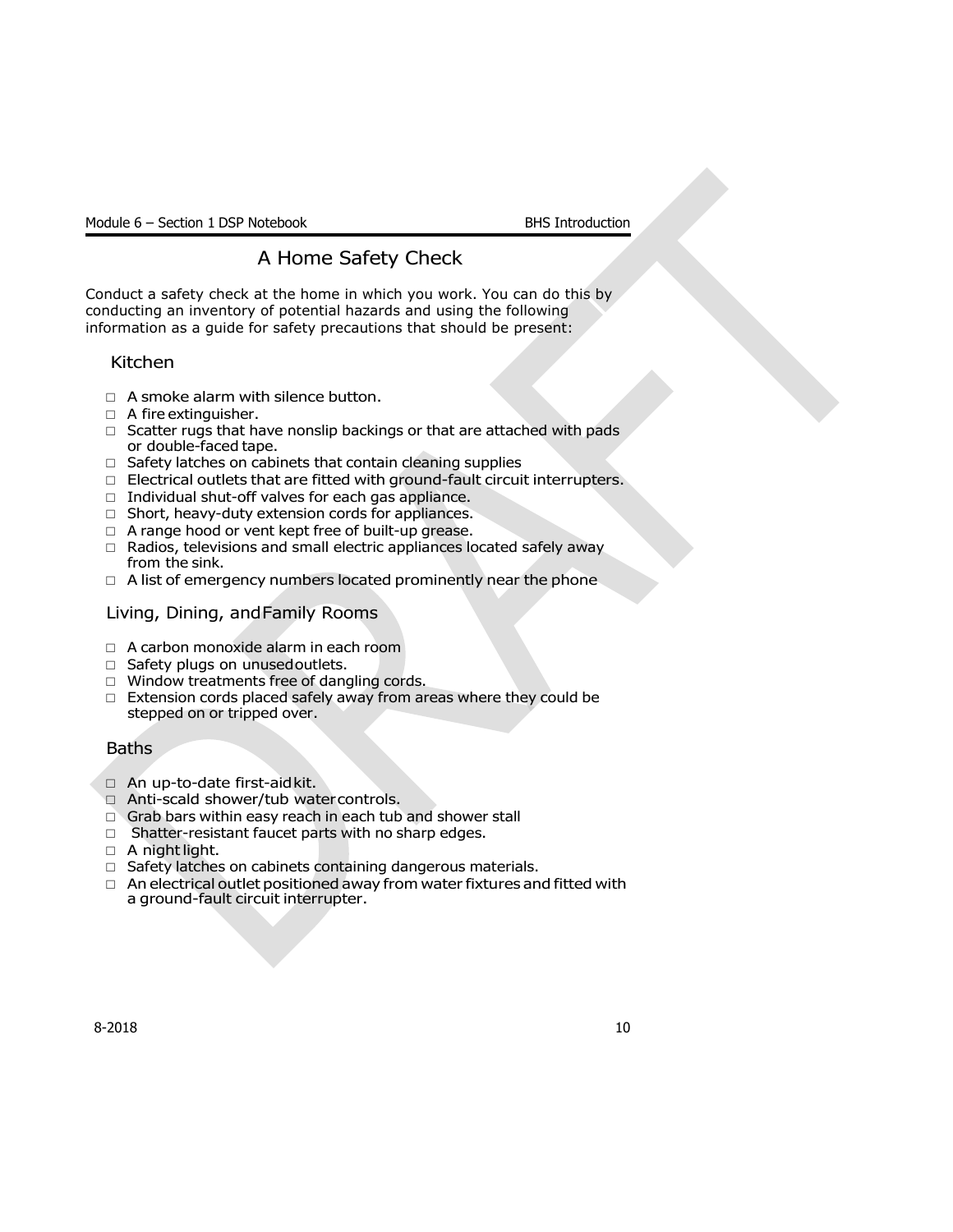## Furnace Room

- □ A smoke alarms.
- □ A carbon monoxide alarm at least 15 20 feet from furnace.
- □ A fire extinguisher.

## Bedrooms

- $\Box$  A smoke alarm in every bedroom and main hallway.
- □ A carbon monoxide alarm in or near each bedroom.
- □ A night lights.
- □ A fire-escape ladder (if bedrooms are above main levels).
- □ A fire extinguisher.
- □ A list of emergency numbers posted near any telephones.
- □ A rechargeable flashlight.

#### [http://www.firstalert.com/safety\\_checklist.php](http://www.firstalert.com/safety_checklist.php)

While most of these prevention rules apply to everyone all the time, when preparing a personal, individualized safety plan you should consider the specific habits and characteristics of the people you support, as well as the nature of the home where you work.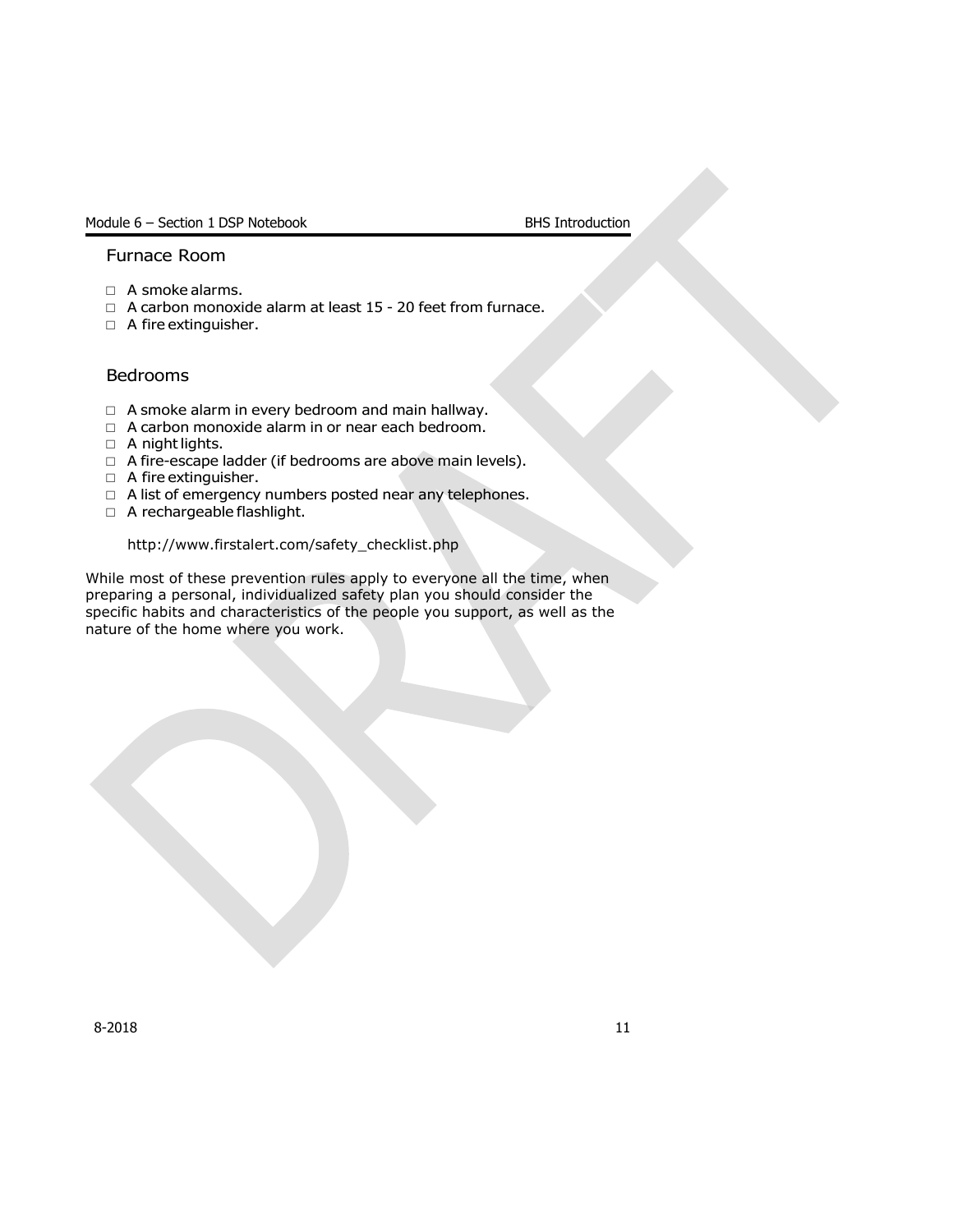## How Germs AreSpread

## <span id="page-12-0"></span>DirectContact

Germs are spread from one person to another person.

What are the ways this can happen?

One person with an infection, such as a contagious rash or open/infected sore or wound, touches another person. Body fluids (feces, urine, blood, saliva, etc.) get into an open wound. Insect bite.

<span id="page-12-1"></span>Indirect Contact

Germs are spread from one person to an object to another person.

What are some examples of this?

Eating food that has been contaminated by someone's dirty hands. Handling soiled linen or equipment. Using soiled utensils, cups or contaminated water.

Droplet Spread

Germs are spread through the air.

## AIDS and HIV

<span id="page-12-2"></span>AIDS, or acquired immune deficiency syndrome, is caused by a virus called the human immunodeficiency virus, or HIV. Once a person has been infected with HIV, it may be many years before AIDS develops. HIV attacks the body's immune system, weakening it so that it cannot fight other deadly diseases. AIDS is a fatal disease, and while treatment for it is improving, there is no known cure.

Estimates on the number of people infected with HIV vary, but some estimates suggest that an average of 35,000 people are infected every year in the US (in 2000, 45,000 new infections were reported). It is believed that as of 2000, 920,000 persons were living with HIV/AIDS in the United States. These numbers could be higher, as many people who are infected with HIV may be completely unaware of it.

The HIV virus is very fragile and will not survive very long outside of the human body. It is primarily of concern to employees providing first aid or medical care in situations involving fresh blood or other potentially infectious materials. It is estimated that the chances of contracting HIV in a workplace environment are only 0.4%. However, because it is such a devastating disease, all precautions must be taken to avoid exposure.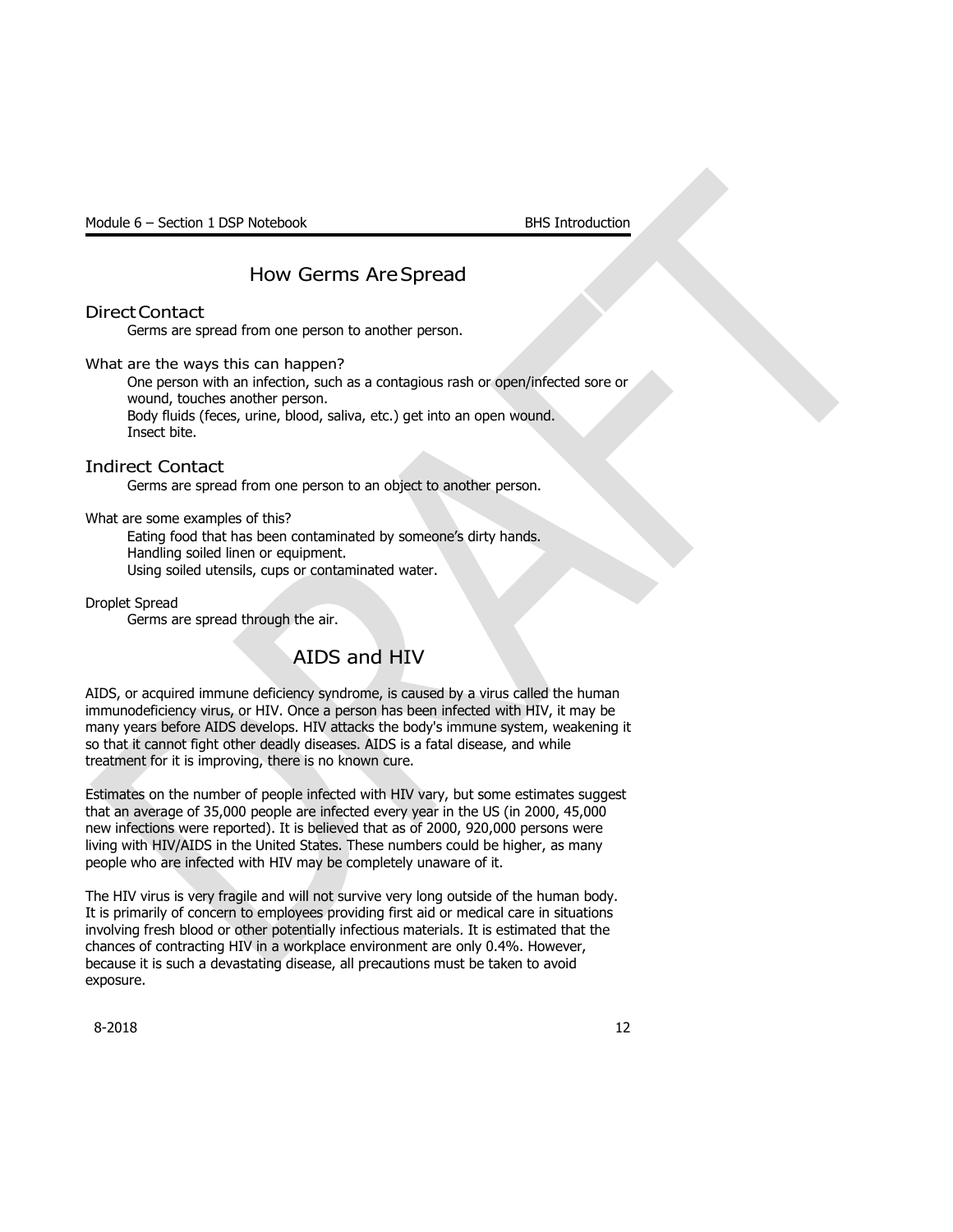AIDS infection essentially occurs in three broad stages. The first stage happens when a person is infected with HIV. After the initial infection, a person may show few or no signs of illness for many years. Eventually, in the second stage, an individual may begin to suffer swollen lymph glands or other lesser diseases which begin to take advantage of the body's weakened immune system. The second stage is believed to eventually lead to AIDS, the third and final stage, in all cases. In this stage, the body becomes completely unable to fight off life-threatening diseases and infections.

## <span id="page-13-0"></span>Symptoms:

Symptoms of HIV infection can vary, but often include weakness, fever, sore throat, nausea, headaches, diarrhea, a white coating on the tongue, weight loss, and swollen lymph glands.

HIV CAN be contracted by:

- blood transfusing
- contact with blood/bodily fluids.
- homosexual or heterosexual contact.
- IV drug users who share needles.

NOTE: an unborn baby from its mother (though the risk is lowered with appropriate prenatal treatment). Infection to the baby can also occur through breast-feeding.

## HIV CANNOT be contracted by:

- Telephones, doorknobs, toilet seats, or mosquito bites.
- Shaking hands, hugging, being coughed on or sneezed on.
- Eating food prepared by an HIV positive individual. You  $CANNOT$  get HIV from donating blood.
- The risk of contracting HIV from a blood transfusion is extremely low. The blood supply is carefully tested.

AIDS is the result of a long process that begins with HIV infection. HIV destroys the body's immune system, allowing cancers, pneumonia and other infections to develop.

## How do you get infected with HIV?

HIV is transmitted through blood, semen or vaginal fluid. HIV cannot be transmitted by holding hands, hugging, kissing or sharing food and household items. The virus does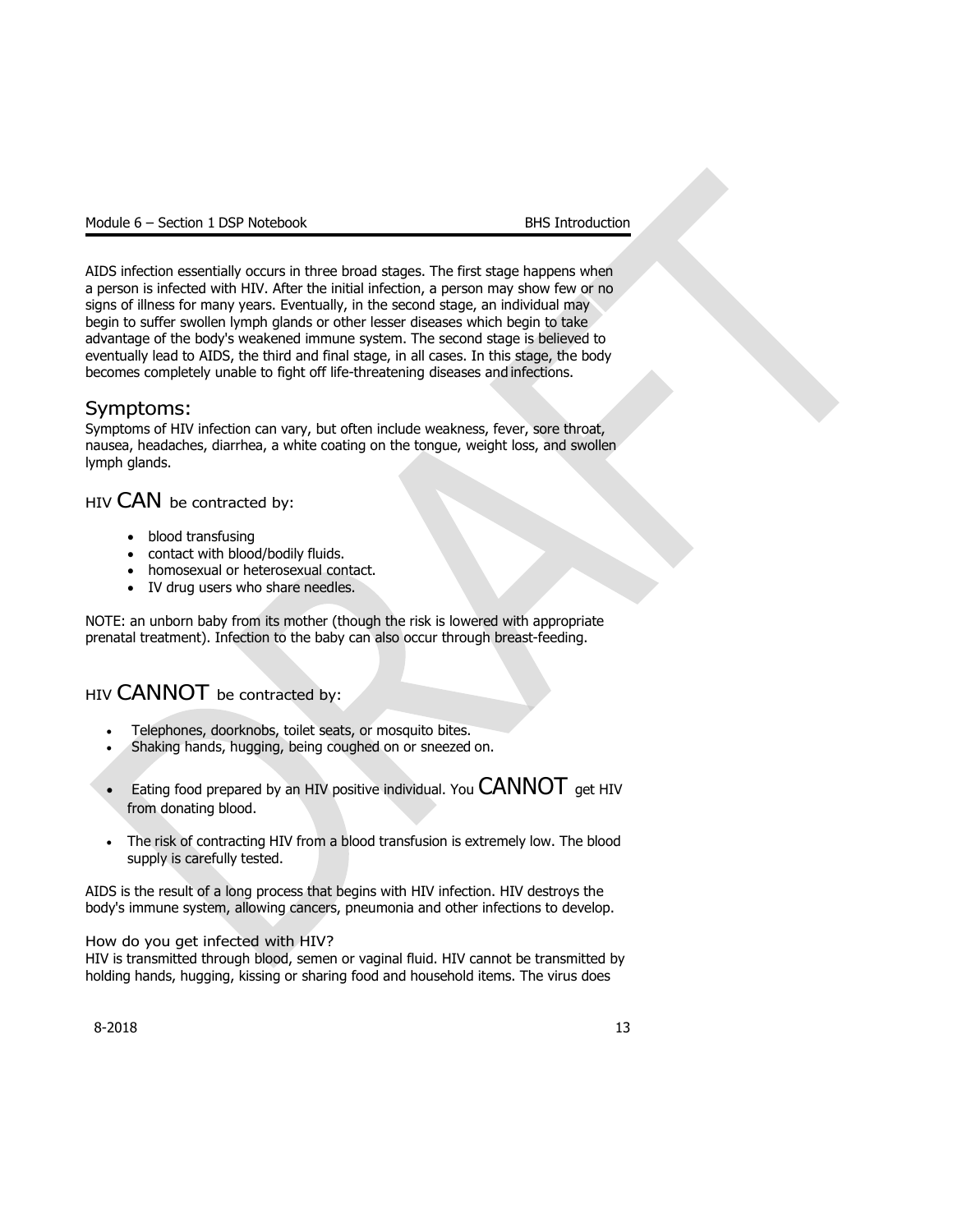not survive outside of the body on surfaces like door knobs, toilet seats, drinking fountains, telephones or in swimming pools. There haven't been any cases of the virus being transmitted by insects or food handlers.

Some people have become infected with HIV after receiving blood transfusions. The nation's blood supply has been screened for HIV since 1985 so today it is extremely rare to get HIV from a blood transfusion.

HIV primarily is spread through bodily fluids via:

- Unprotected sexual intercourse
- Sharing needles and syringes when injecting drugs or steroids

- An infected mother to her child during pregnancy, birth or sometimes breast feeding Anyone can become infected. HIV doesn't discriminate.

## What are the symptoms of HIV?

Symptoms of HIV may not appear for 10 years or longer. You can be infected with HIV and still look and feel well. Once you are infected, you always carry the virus and you can infect others.

HIV symptoms usually are long-lasting and persistent. They may include:

- Fever, chills or night sweats
- Swollen glands in the neck, armpits or groin area
- Frequent diarrhea
- A thick white coating or spots on the tongue or in the throat
- Mouth sores
- A dry cough, sometimes with shortness of breath
- Unexpected weight loss
- Pink or purple blotches on or under the skin
- Persistent vaginal yeast infections

Is there a test for HIV?

There are tests that detect whether the body's immune system has produced diseasefighting antibodies against the virus. If HIV antibodies are in your body, you will test positive for HIV. A positive test is not a death sentence. It doesn't mean a person has AIDS.

Knowing your HIV antibody status is the key to obtaining proper medical care. Right now there isn't a cure for AIDS, but there are many effective treatments which, when given early, can prolong and improve the quality of life for people with HIV and AIDS. HIV testing is available through all county health departments.

## How can I protect myself from HIV?

The best advice is don't have sexual intercourse and don't shoot drugs, or to have sex with only uninfected partners.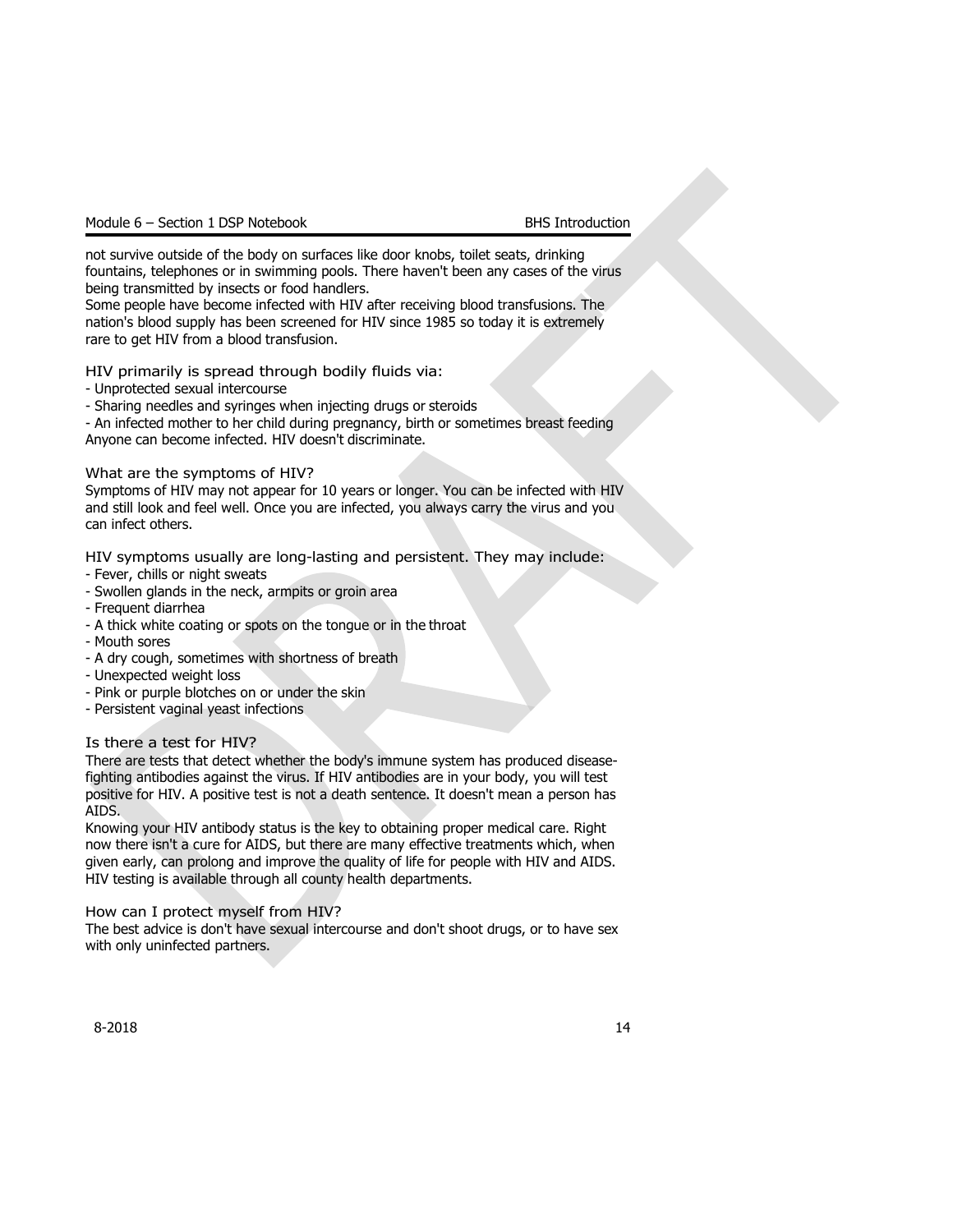Having sex is a choice you make. But you should know that every time you have sex with a new partner, you may increase your chances of being exposed to HIV and other sexually transmitted diseases.

You can reduce your risk of infection by:

- Talking to your partner about HIV/AIDS
- Practicing safer sex where there is no exchange of semen, vaginal fluids, or blood
- Correctly using a latex condom every time you have sex
- Not using needles or syringes that another person might have used

### What should a person with HIV/AIDS do?

If you are infected with HIV, you should seek medical care.

Treatment is available to slow the progression of HIV in the body and to treat complications related to AIDS. Your doctor, county health department or a local HIV/AIDS service organization can provide additional information about medications and counseling.

The progression of HIV to AIDS may be slowed by living a healthy lifestyle. If you are HIV-positive, eat a balanced diet, exercise regularly, get plenty of sleep, reduce stress from your life and do not use alcohol or other drugs.

What can I do for a friend or family member with HIV/AIDS?

People with HIV/AIDS need support and friendship. They may feel alone, frightened and unsure of their relationships and future.

Fortunately, there are organizations which help people with HIV/AIDS and their families deal with the medical, financial and emotional problems associated with the disease. A blood-borne disease is one that can be spread by contamination by blood.

## Hepatitis B (HBV)

*"Hepatitis"* means "*inflammation ofthe liver,"* and, as its name implies, Hepatitis B is a virus that infects the liver. While there are several different types of Hepatitis, Hepatitis B is transmitted primarily through "blood to blood" contact. Hepatitis B initially causes inflammation of the liver, but it can lead to more serious conditions such as cirrhosis and liver cancer.

There is no "cure" or specific treatment for HBV, but many people who contract the disease will develop antibodies which help them get over the infection and protect them from getting it again. It is important to note, however, that there are different kinds of hepatitis, so infection with HBV will not stop someone from getting another type.

The Hepatitis B virus is very durable, and it can survive in dried blood for up to seven days. For this reason, this virus is the primary concern for employees such as housekeepers, custodians, laundry personnel and other employees who may come in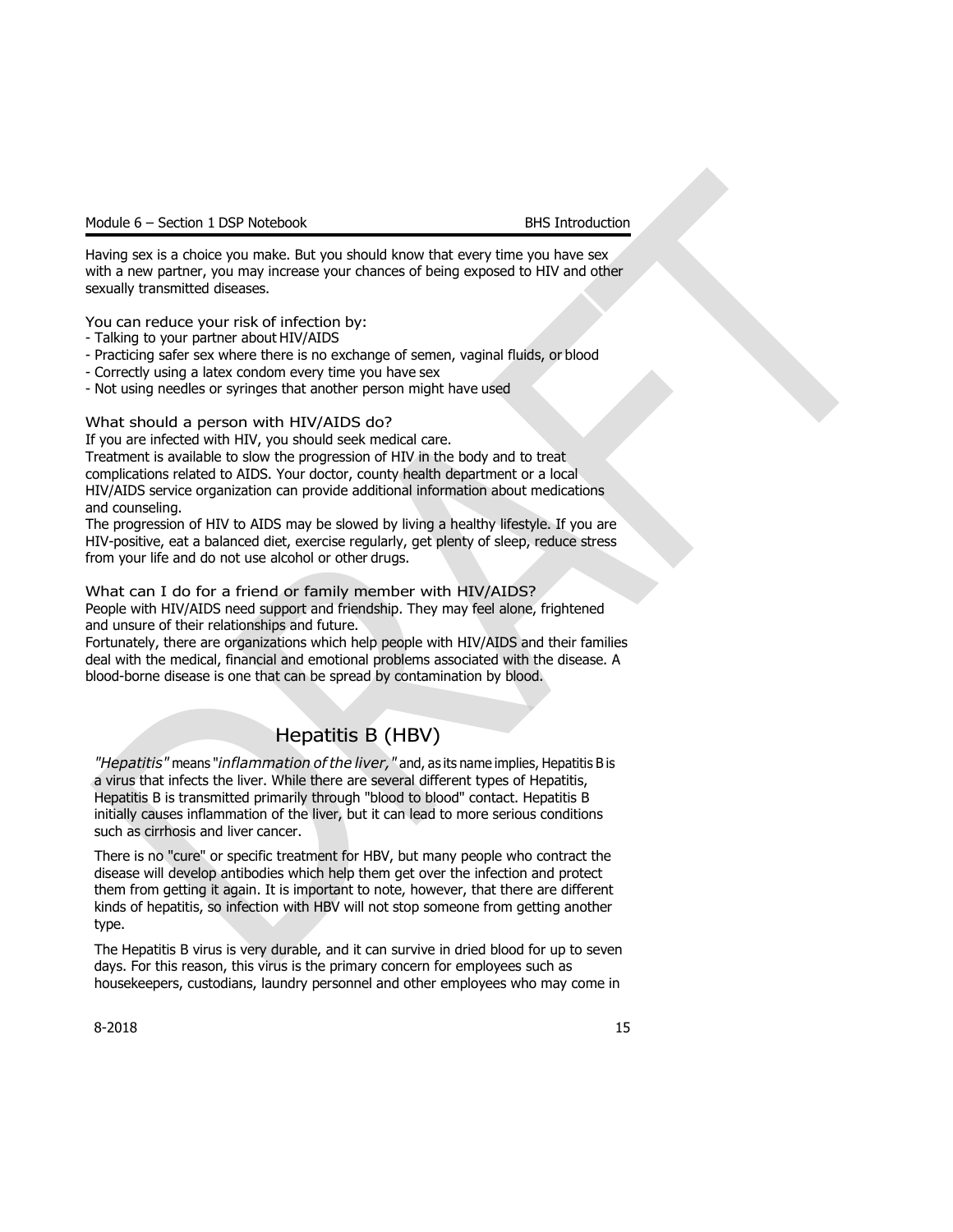contact with blood or potentially infectious materials in a non first-aid or medical care situation.

## Symptoms:

The symptoms of HBV are very much like a mild "flu". Initially there is a sense of fatigue, possible stomach pain, loss of appetite, and even nausea. As the disease continues to develop, jaundice (a distinct yellowing of the skin and eyes), and a darkened urine will often occur. However, people who are infected with HBV will often show no symptoms for some time. After exposure it can take 1-9 months before symptoms become noticeable. Loss of appetite and stomach pain, for example, commonly appear within 1-3 months, but can occur as soon as 2 weeks or as long as 6-9 months after infection.

## <span id="page-16-0"></span>Modes of Transmission of Bloodborne Pathogens

Bloodborne pathogens such as HBV and HIV can be transmitted through contact with infected human blood and other potentially infectious body fluids such as: Semen (the viscid, whitish fluid from themale) Vaginal secretions (fluid from the female cervix). Cerebrospinal fluid (colorless liquid that surrounds the brain and spinal cord). Synovial fluid (fluid that lubricates and cushions the joint). Pleural fluid (fluid between the pleural membranes of the lung and the inner chest wall).

- Peritoneal fluid (fluid in the gastrointestinal organs).
- Amniotic fluid (fluid which surrounds the fetus).
- Saliva (in dental procedures).
- Any body fluid that is visibly contaminated with blood.

It is important to know the ways exposure and transmission are most likely to occur in your situation, be it providing first aid to a student in the classroom, handling blood samples in the laboratory, or cleaning up blood from a hallway. HBV and HIV are most commonly transmitted through: Sexual Contact

- Sharing of hypodermic needles
- From mothers to their babies at/before birth
- Accidental puncture from contaminated needles, broken glass, or other sharps
- Contact between broken or damaged skin and infected body fluids
- Contact between mucous membranes and infected body fluids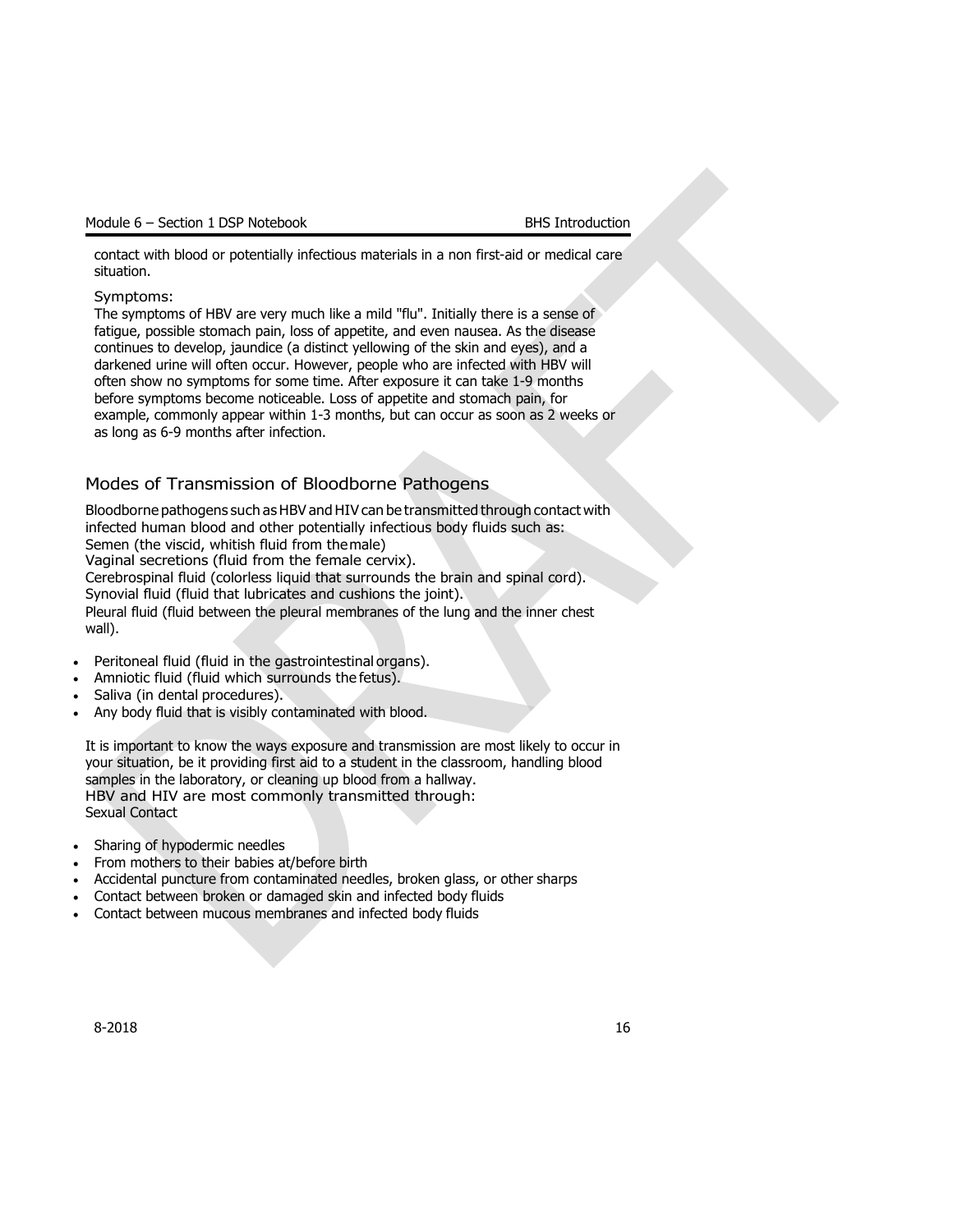Accidental puncture from contaminated needles and other sharps can result in transmission of bloodborne pathogens.

In most work or laboratory situations, transmission is most likely to occur because of accidental puncture from contaminated needles, broken glass, or other sharps; contact between broken or damaged skin and infected body fluids; or contact between mucous membranes and infected body fluids. For example, if someone infected with HBV cut their finger on a piece of glass, and then you cut yourself on the now infected piece of glass, it is possible that you could contract the disease. Anytime there is blood-to-blood contact with infected blood or body fluids, there is a slight potential for transmission.

Unbroken skin forms an impervious barrier against bloodborne pathogens. However, infected blood can enter your system through:

- Open sores
- Cuts
- **Abrasions**
- Acne

Any sort of damaged or broken skin such as sunburn or blisters

Bloodborne pathogens may also be transmitted through the mucous membranes of the

- yes
- Nose
- Mouth

For example, a splash of contaminated blood to your eye, nose, or mouth could result in transmission.

PPE, Work Practices & Engineering Controls

It is extremely important to use personal protective equipment and work practice controls to protect yourself from bloodborne pathogens.

"Universal Precautions" is the name used to describe a prevention strategy in which all blood and potentially infectious materials are treated as if they are, in fact, infectious, regardless of the perceived status of the source individual. In other words, if you think the blood/body fluid is infected with bloodborne pathogens, *you treatit as if it is*. This approach is used in all situations where exposure to blood or potentially infectious materials is possible. This also means that certain engineering and work practice controls shall always be utilized in situations where exposure may occur.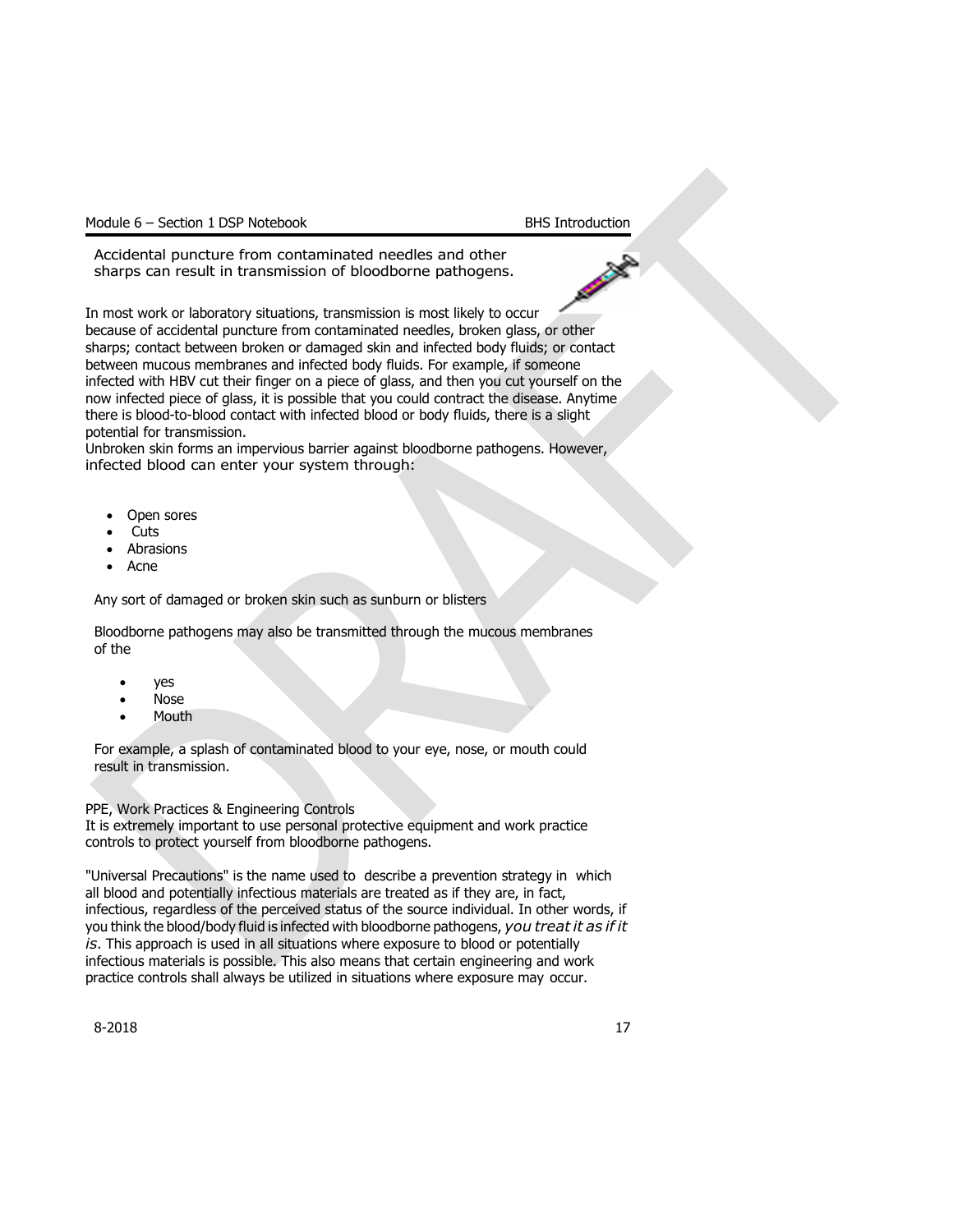## Personal Protective Equipment

<span id="page-18-0"></span>Probably the first thing to do in any situation where you may be exposed to bloodborne pathogens is to ensure you are wearing the appropriate personal protective equipment (PPE). For example, you may have noticed that emergency medical personnel, doctors, nurses, dentists, dental assistants, and other health care professionals always wearlatex or protective gloves. This is a simple precaution they take in order to prevent blood or potentially infectious body fluids from coming in contact with their skin. To protect yourself, it is essential to have a barrier between you and the potentially infectious material.

Rules to follow:

- Always wear personal protective equipment in exposure situations
- Remove PPE that is torn or punctured, or has lost its ability to function as a barrier to bloodborne pathogens.
- Replace PPE that is torn or punctured
- Remove PPE before leaving the work area

If you work in an area with routine exposure to blood or potentially infectious materials, the necessary PPE should be readily accessible. Contaminated gloves, clothing, PPE, or other materials should be placed in appropriately labeled bags or containers until it is disposed of, decontaminated, or laundered. It is important to find out where these bags or containers are located in your area before beginning your work.

## Always check your gloves for damage before using them



## Gloves

Gloves should be made of latex, nitryl, rubber, or other water

impervious materials. If glove material is thin or flimsy, double gloving can provide an additional layer of protection. Also, if you know you have cuts or sores on your hands, you should cover these with a bandage or similar protection as an additional precaution before donning your gloves. You should always inspect your gloves for tears or punctures before putting them on. If a glove is damaged, don't use it! When taking contaminated gloves off, do so carefully. Make sure you don't touch the outside of the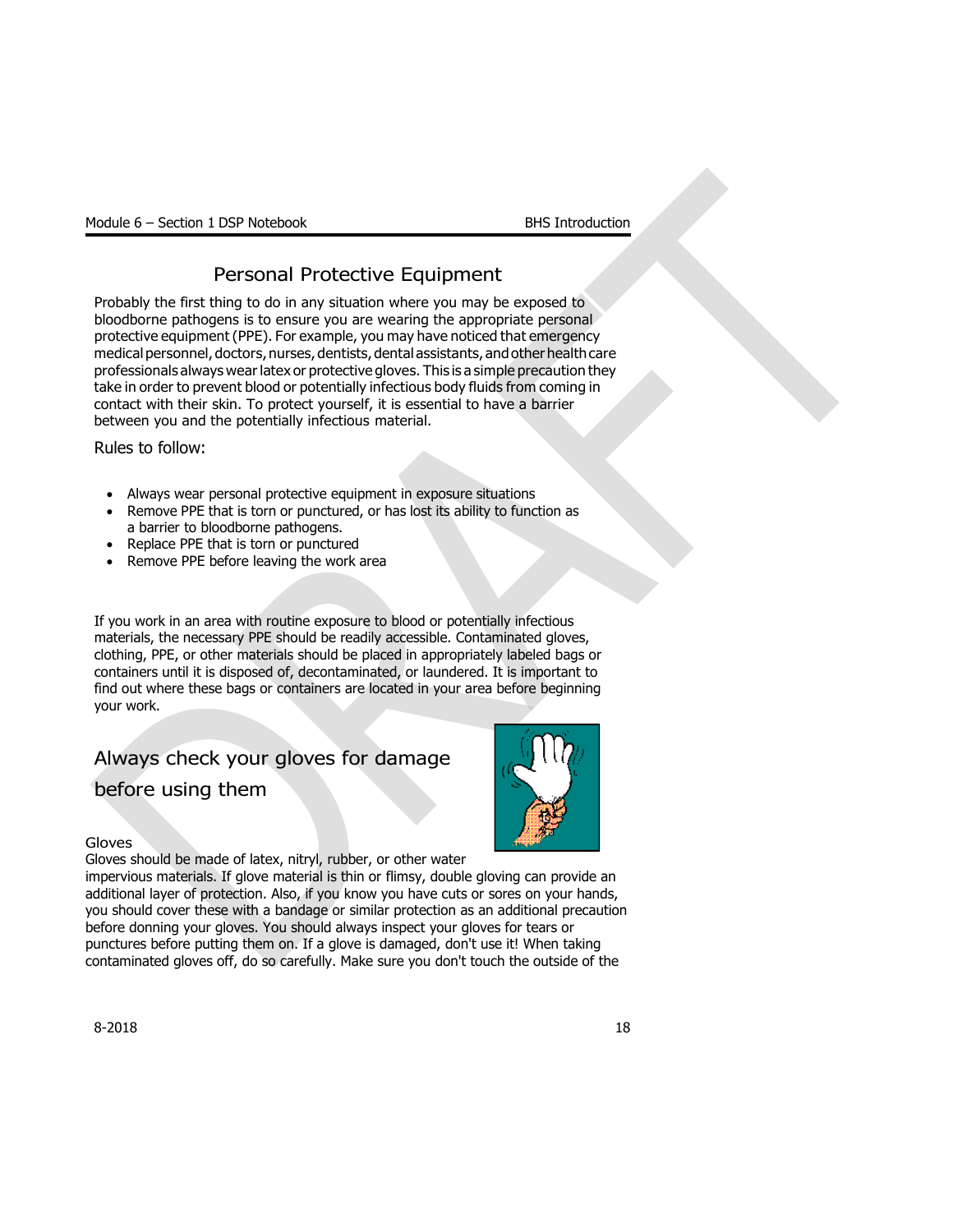gloves with any bare skin, and be sure to dispose of them in a proper container so that no one else will make contact with them, either.

### **Goggles**

Anytime there is a risk of splashing or vaporization of contaminated fluids, goggles and/or other eye protection should be used to protect your eyes. Again, bloodborne pathogens can be transmitted through the thin membranes of the eyes so it is important to protect them. Splashing could occur while cleaning up a spill, during laboratory procedures, or while providing first aid or medical assistance.

### Face Shields

Face shields may be worn in addition to goggles to provide additional face protection. A face shield will protect against splashes to the nose and mouth.

#### Aprons

Aprons may be worn to protect your clothing and to keep blood or other contaminated fluids from soaking through to your skin.

Normal clothing that becomes contaminated with blood should be removed as soon as possible because fluids can seep through the cloth to come into contact with skin. Contaminated laundry should be handled as little as possible, and it should be placed in an appropriately labeled bag or container until it is decontaminated, disposed of, or laundered.

Remember to use universal precautions and treat all blood or potentially infectious body fluids as if they are contaminated. Avoid contact whenever possible, and whenever it's not, wear personal protective equipment. If you find yourself in a situation where you have to come in contact with blood or other body fluids and you don't have any standard personal protective equipment handy, you can improvise. Use a towel, plastic bag, or some other barrier to help avoid direct contact.

## Hygiene Practices

Handwashing is one of the most important (and easiest) practices used to prevent transmission of bloodborne pathogens. Hands or other exposed skin should be thoroughly washed as soon as possible following an exposure incident. Use soft, antibacterial soap, if possible. Avoid harsh, abrasive soaps, as these may open fragile scabs or other sores. Hands should also be washed immediately (or as soon as feasible) after removal of gloves or other personal protective equipment.

Because hand washing is so important, you should familiarize yourself with the location of the hand washing facilities nearest to you. Laboratory sinks, public restrooms, janitor closets, and so forth may be used for hand washing if they are normally supplied with soap. If you are working in an area without access to such facilities, you may use an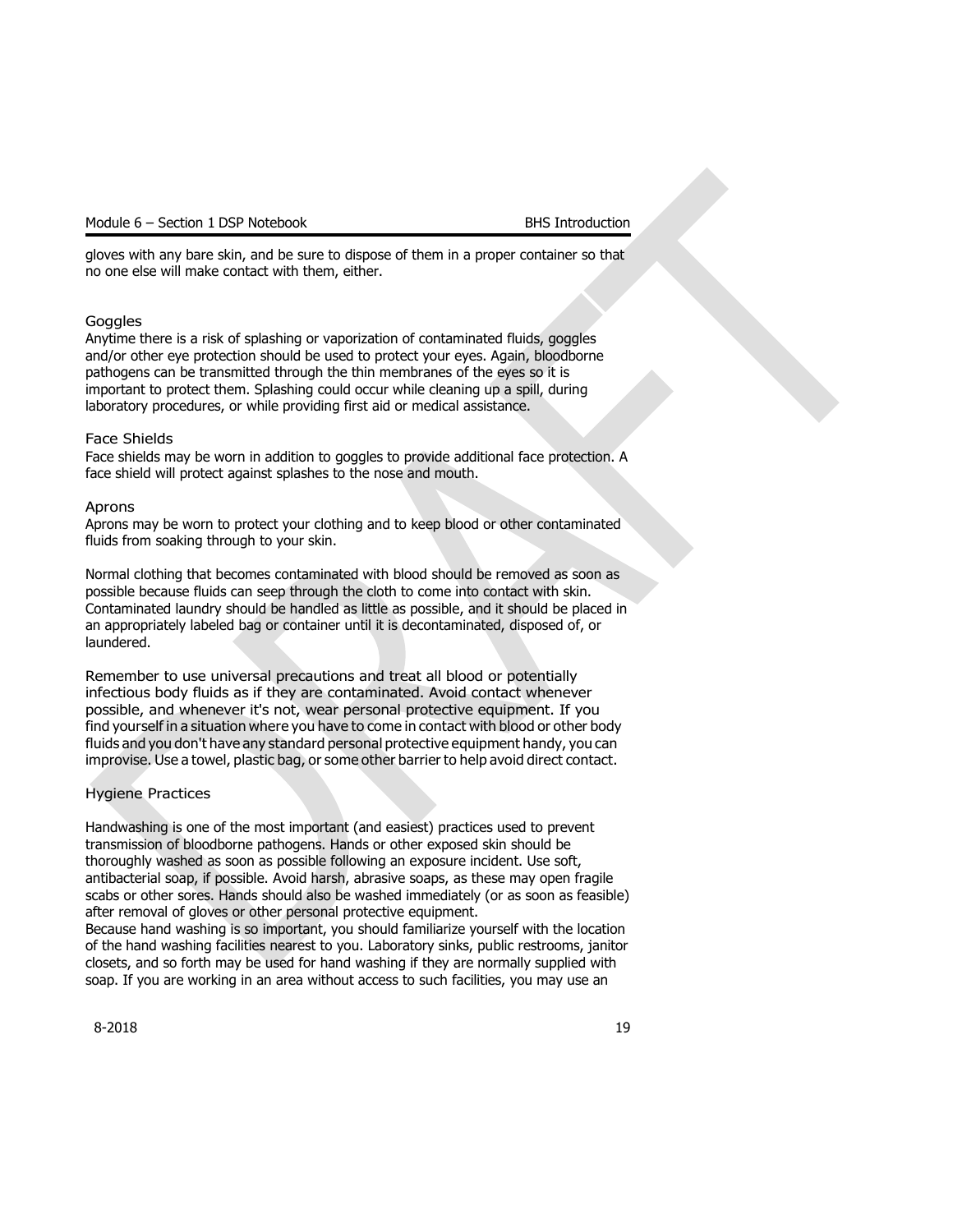antiseptic cleanser in conjunction with clean cloth/paper towels or antiseptic towelettes. If these alternative methods are used, hands should be washed with soap and running water as soon as possible.

If you are working in an area where there is reasonable likelihood of exposure, you should never:

- Eat
- Drink
- Smoke
- Apply cosmetics or lip balm
- Handle contact lenses
- No food or drink should be kept in refrigerators, freezers, shelves, cabinets, or on counter tops where blood or potentially infectious materials are present.



You should also try to minimize the amount of splashing, spraying, splattering and generation of droplets when performing any procedures involving blood or potentially infectious materials, and you should NEVER pipette or suction these materials by mouth.

## Decontamination and Sterilization

All surfaces, tools, equipment and other objects that could come in contact with blood or potentially infectious materials must be decontaminated and sterilized as soon as possible. Equipment and tools must be cleaned and decontaminated before servicing or being put back to use.

Decontamination should be accomplished by using

A solution of 5.25% sodium hypochlorite (household bleach / Clorox) diluted between 1:10 and 1:100 with water. The standard recommendation is to use at least a quarter cup of bleach per one gallon of water.

Lysol or some other EPA-registered tuberculocidal disinfectant. Check the label of all disinfectants to make sure they meet this requirement. If you are cleaning up a spill of blood, you can carefully cover the spill with paper towels or rags, then gently pour the 10% solution of bleach over the towels or rags, and leave it for *atleast 10 minutes*. This will help ensure that any bloodborne pathogens are killed before you begin cleaning or wiping the material up. By covering the spill with paper towels or rags, you

decrease the chances of causing a splash when you pour the bleach on it. If you are decontaminating equipment or other objects (be it scalpels, microscope slides, broken glass, saw blades, tweezers, mechanical equipment upon which someone has been cut, first aid boxes, or whatever) you should leave the disinfectant in place for *at least 10 minutes* before continuing the cleaning process.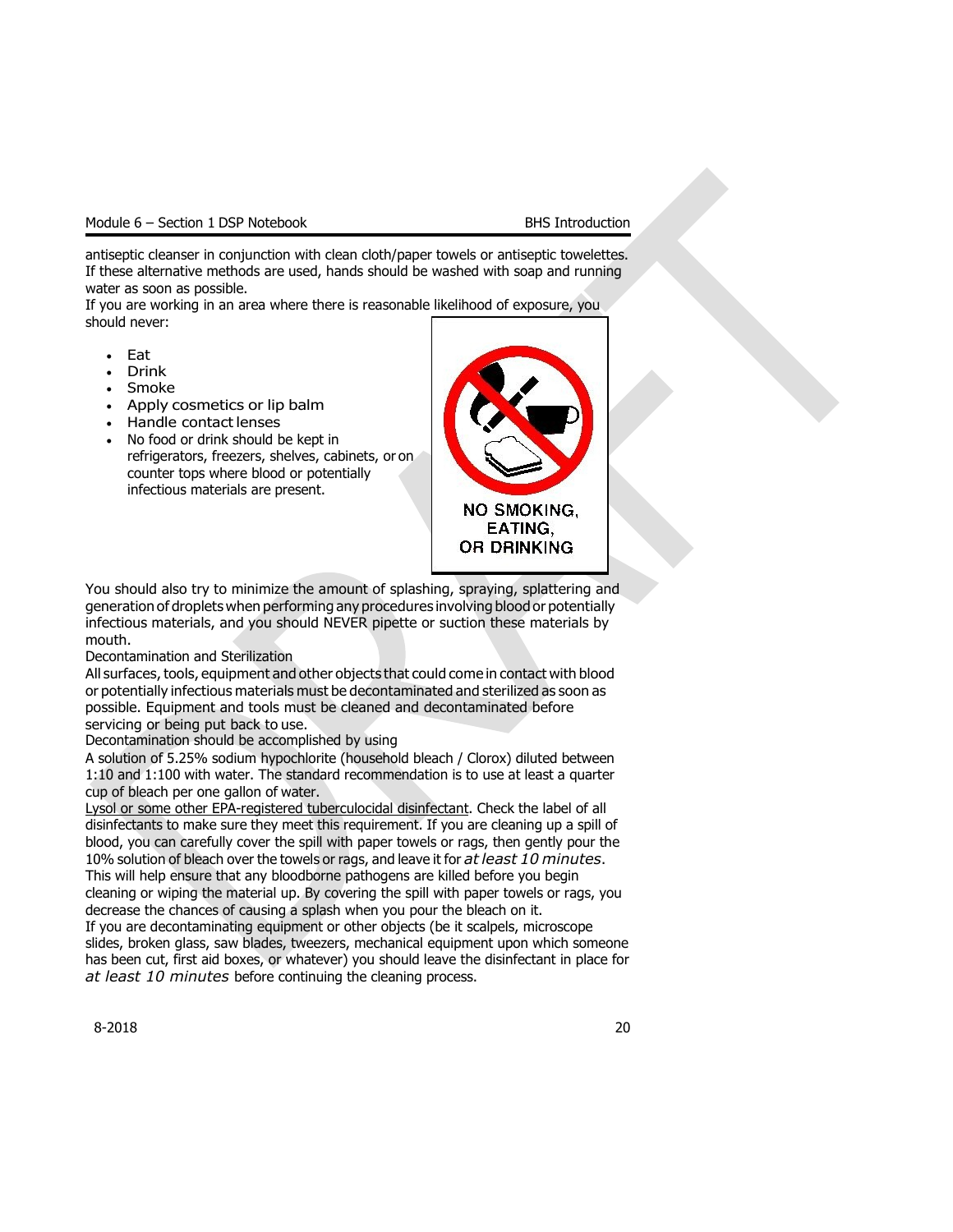Of course, any materials you use to clean up a spill of blood or potentially infectious materials must be decontaminated immediately, as well. This would include mops, sponges, re-usable gloves, buckets, pails, etc. Sharps

Far too frequently, housekeepers, custodians and others are punctured or cut by improperly disposed needles and broken glass. This, of course, exposes them to whatever infectious material may have been on the glass or needle. For this reason, it is especially important to handle and dispose of all sharps carefully in order to protect yourself as well as others.

Needles must be disposed of in sharps containers. Improperly disposed needles can injure housekeepers, custodians, and other people.

Needles must be disposed of in sharps containers.

Improperly disposed needles can injure housekeepers, custodians, and other people.



## Needles

<span id="page-21-0"></span>Needles should never be recapped.

- Needles should be moved only by using a mechanical device or tool such as forceps, pliers, or broom and dust pan.
- Never break or shear needles.
- Needles shall be disposed of in labeled sharps containers only.
- Sharps containers shall be closable, puncture-resistant, leak-proof on sides and bottom, and must be labeled or color-coded.
- When sharps containers are being moved from the area of use, the containers should be closed immediately before removal or replacement to prevent spillage or protrusion of contents during handling or transport.

## Broken Glassware

Broken glassware that has been visibly contaminated with blood must be sterilized with an approved disinfectant solution before it is disturbed or cleaned up.

• Glassware that has been decontaminated may be disposed of in an appropriate sharps container: ie. closable, puncture-resistant, leak-proof on sides and bottom, with appropriate labels. (Labels may be obtained from OSUEHS.)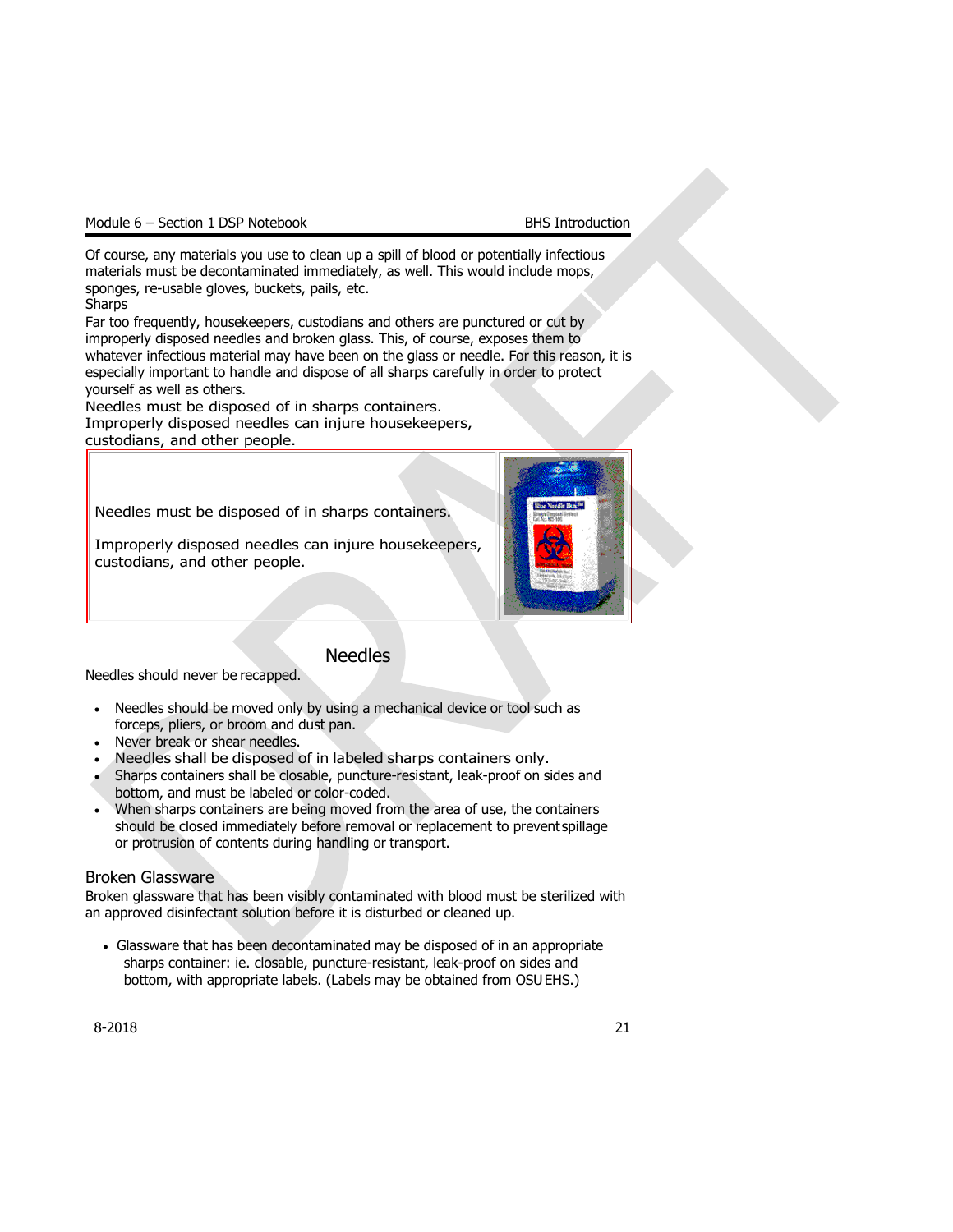|  |  | Module 6 – Section 1 DSP Notebook |
|--|--|-----------------------------------|
|  |  |                                   |

### **BHS Introduction**

- Broken glassware will not be picked up directly with the hands. Sweep or brush the material into a dustpan.
- Uncontaminated broken glassware may be disposed of in a closable, puncture resistant container such as a cardboard box or coffee can.

By using Universal Precautions and following these simple engineering

and work practice controls, you can protect yourself and prevent

<span id="page-22-0"></span>transmission of bloodborne pathogens.

## Controlling the Spread of Germs

**Hand washing** is one of the most important (and easiest) practices used to prevent the spread of germs and the transmission of bloodborne pathogens. Hands or other exposed skin should be thoroughly washed as soon as possible following an exposure incident. Use soft, antibacterial soap, if possible. Avoid harsh, abrasive soaps, as these may open fragile scabs or other sores.

Hands should also be washed immediately (or as soon as feasible) after removal of gloves or other personal protective equipment.

Because hand washing is so important, you should familiarize yourself with the location of the hand washing facilities nearest to you When to Wash Your Hands:

When you come to work Before touching:

Food

A person's medicine Kitchen utensils and equipment Someone's skin that has cuts, sores or wounds Before putting on disposable gloves

## After:

Using the bathroom Sneezing, coughing or blowing one's nose Touching one's eyes, nose, mouth or other body parts Touching bodily fluids Touching someone's soiled clothing or bed linens Providing assistance with medications Removing and disposing of used disposable gloves

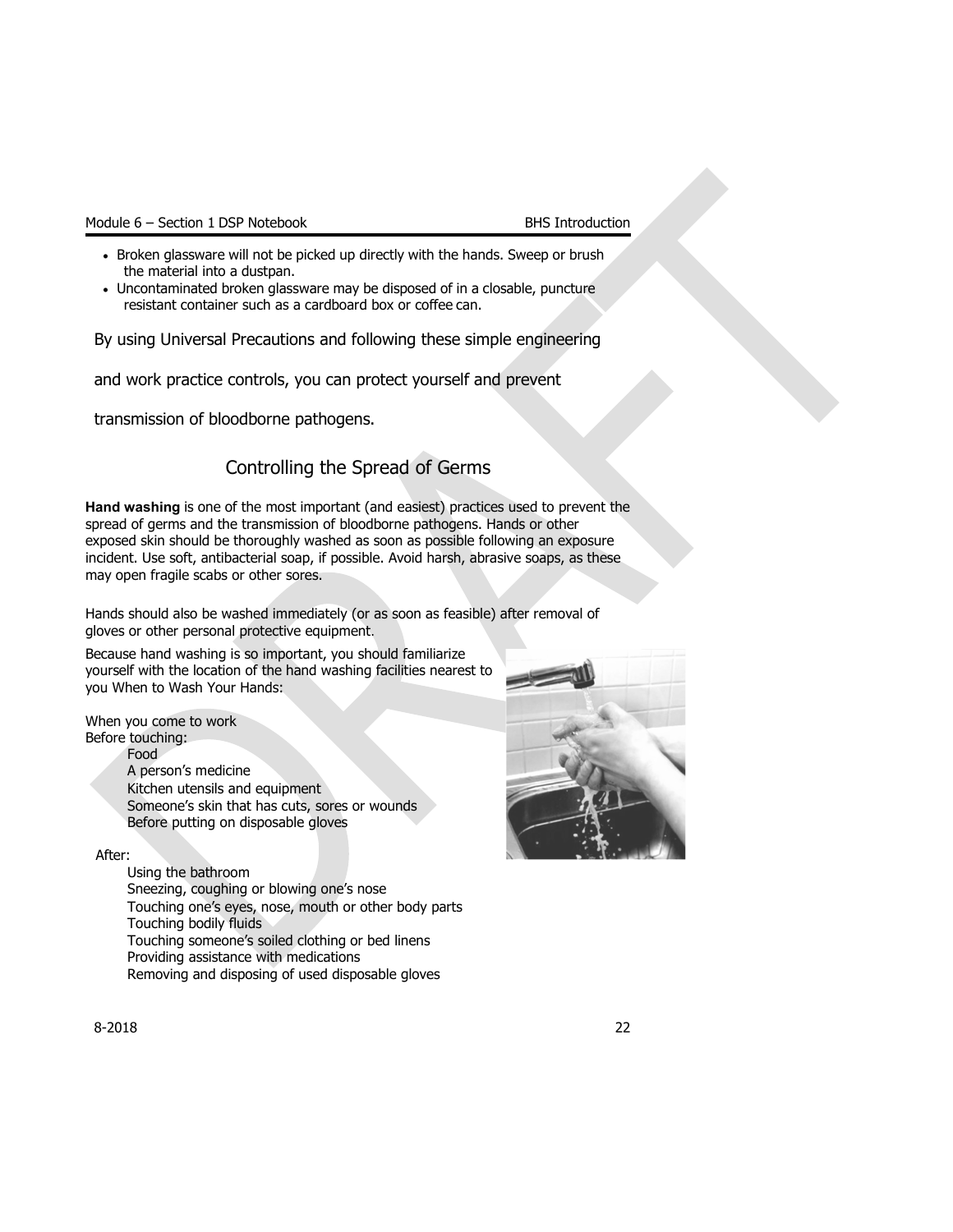Touching anything else that could be contaminated with germs Smoking

What other times can you think of?

How to Wash Your Hands Gather supplies, if necessary. Wet hands under warm water. Apply soap. Wash for at least 20 seconds. (Sing "Happy Birthday or say you're A, B, C's twice) Scrub all surfaces, especially cuticles, under nails and around and under rings. Rinse hands from the wrist down. Use paper towel to dry. Use paper towel to turn off faucet and open door if it has a handle. Discard towel in waste basket. Nails should be kept trimmed and clean.

Note: Jewelry should not be worn on the job. Watches should be worn high enough on the wrist as to not interfere with the hand washing process.

## Alcohol-Based Hand Rubs

<span id="page-23-0"></span>As part of good hand hygiene it is often appropriate to use alcohol-based hand rubs. When using an approved alcohol-based hand rub:

- Apply the product to the palm of one hand (using the volume recommended by the manufacturer) and rub your hands together.
- Be sure that you cover all surfaces of your hands and fingers.
- Rub your hands together until they are dry, at least 15 seconds.

Be aware that alcohol is flammable; store hand rub away from fire or flames.

Other Issues with Hand Hygiene

To maintain good hand hygiene, health care workers should pay close attention to their fingernails:

- If you have natural nails, keep them short.
- The CDC recommends that artificial nails should not be allowed in high-risk client areas, such as surgical services or intensive care units. Please check your facility's policy regarding the use of artificial nails.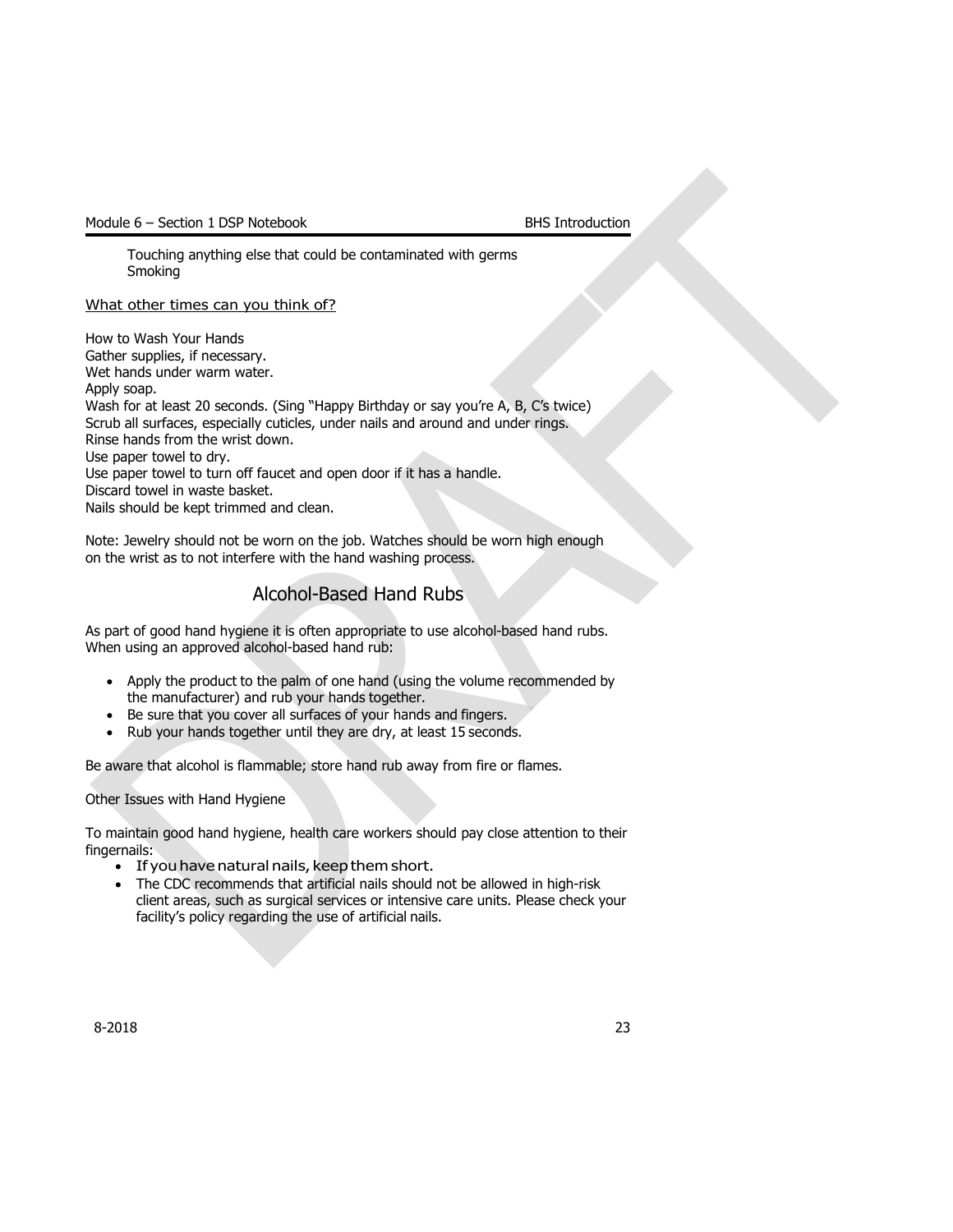## <span id="page-24-0"></span>Wear disposable gloves when...

- $\triangleright$  Cleaning the rectal or genital area.
- $\triangleright$  Giving mouth care. (helping with tooth or gum brushing)
- $\triangleright$  Assisting with shaving.
- ➢ Cleaning toilets.
- $\triangleright$  Cleaning up urine, feces, vomit or blood.
- ➢ Helping with menstrual care and disposal of sanitary supplies.
- $\triangleright$  Performing wound care or first aid.
- $\blacktriangleright$  Handling soiled linen.
- $\triangleright$  When assisting with bathing (optional).

## Note:

Remove rings and watch.

Wash hands before putting gloves on.

Look for tears/cuts in gloves while putting themon.

Wash hands after taking gloves off.

Change gloves when switching from one person to another or one task to another.

Change gloves if they become torn.

Dispose of in proper container.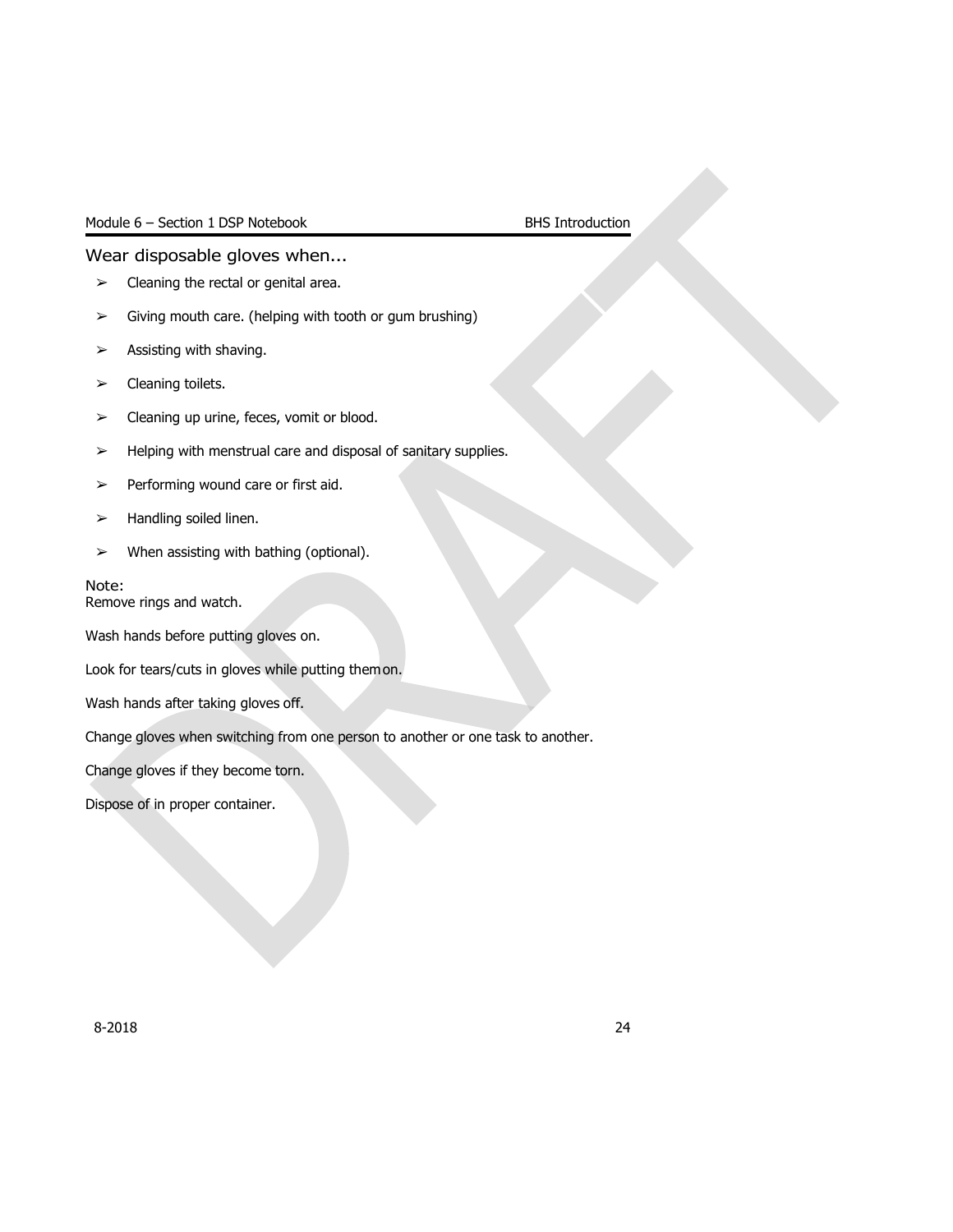## OJT Activity #16: Hand washing

Name Date

Attention:Remember to wash your hands: When coming to work

Before and after any contact with an individual Before handling any food After going to the bathroom After coughing or sneezing After smoking Before and after wearing disposable gloves

## Supplies:

Sink Warm water Soap Paper towel

Before going home

| Steps                                                                                                          | Partner Check | <b>Instructor Check</b> |
|----------------------------------------------------------------------------------------------------------------|---------------|-------------------------|
| Turn on water and adjust temperature.                                                                          |               |                         |
| Wet your hands and wrists.                                                                                     |               |                         |
| Apply soap.                                                                                                    |               |                         |
| Rub your hands together to make soap.                                                                          |               |                         |
| Hold your hands lower than your elbows.                                                                        |               |                         |
| Wash your hands vigorously and thoroughly. Include<br>wrists, palms, back of hands, nails and between fingers. |               |                         |
| Rinse your wrists and hands, keeping them below your<br>elbows.                                                |               |                         |
| Pat dry your wrists and hands with a clean paper towel.                                                        |               |                         |
| Use towel to shut off faucet and open door.                                                                    |               |                         |
| Throw towel away.                                                                                              |               |                         |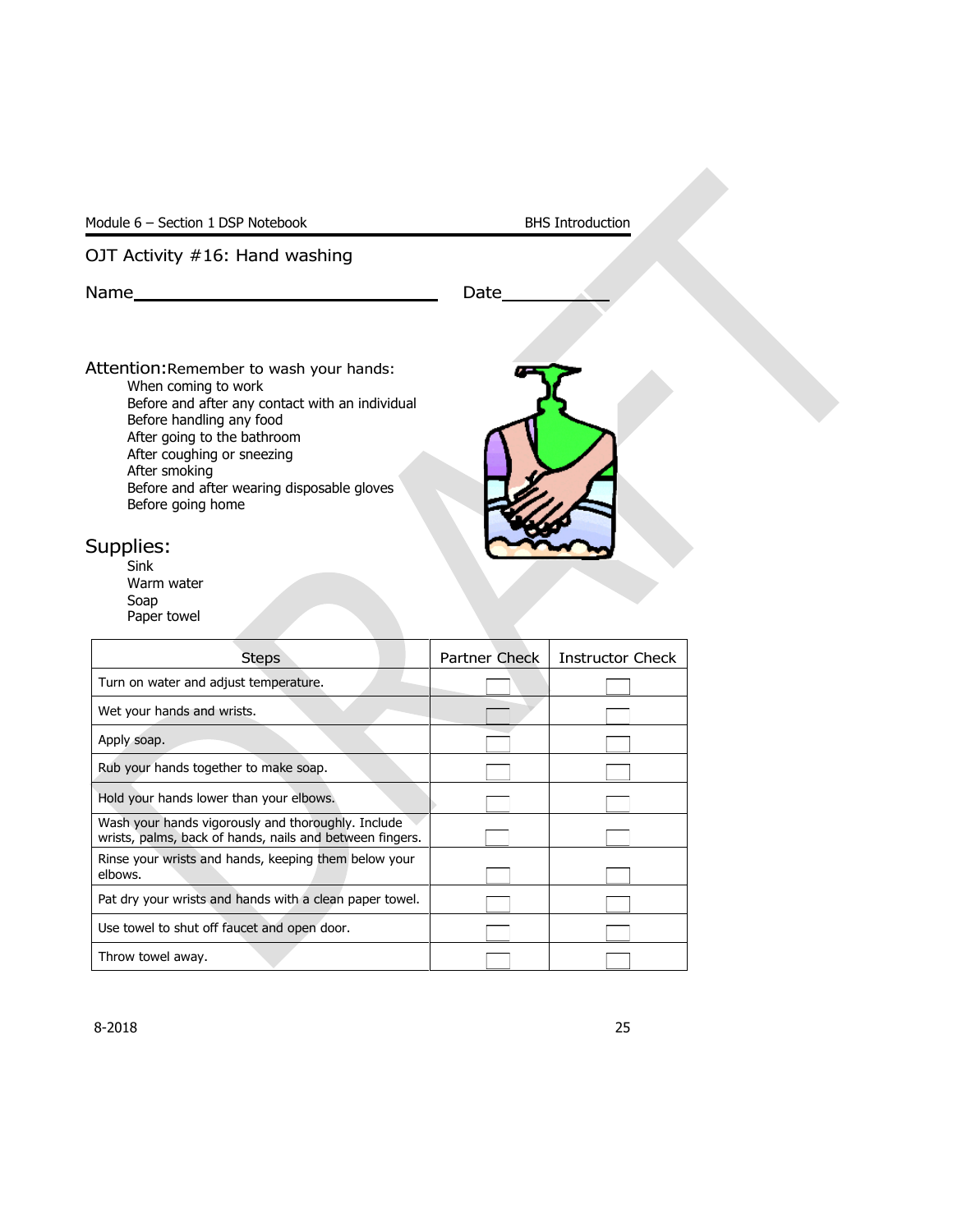## Wearing Gloves

Gloves are an essential element of infection control. With respect to gloves, remember that:

- You should wear gloves any time you are at risk of coming in contact with blood or Other Potentially Infectious Material (OPIM) (e.g., dirtylaundry).
- You should wear gloves that cover your wrists.
- If you have donned an isolation gown, your gloves should cover the cuffs of the gown.

## Removing Gloves

Gloves are made for one-time use and must be properly removed and disposed of after a single use.

Removing gloves properly is essential to protecting yourself and others from the risk of infection. Remove gloves so that the inside part of the glove is turned toward the outside. This is because the outside of the glove is soiled, and taking the gloves off inside out will keep the germs contained within the gloves.

Be sure to dispose of the gloves properly. Gloves contaminated with blood or OPIM should be disposed of in a regulated waste container. Uncontaminated gloves may be disposed of in a regular waste container. Immediately after removing gloves, perform hand hygiene.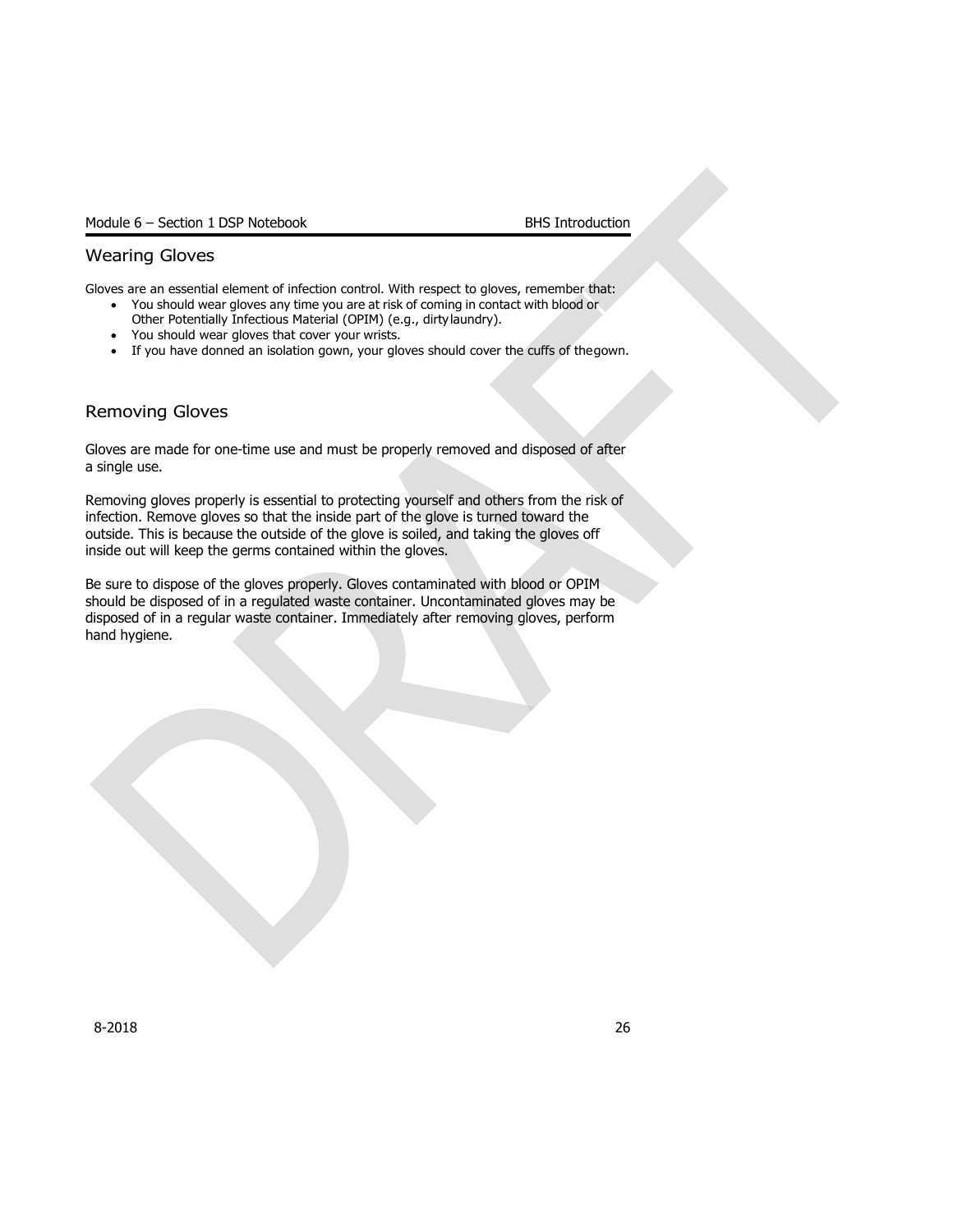## OJT Activity #21: Removing Disposable Gloves

| <b>Steps</b>                                                                                                                  | Partner<br>Check | <b>Instructor</b><br><b>Check</b> | Illustration |
|-------------------------------------------------------------------------------------------------------------------------------|------------------|-----------------------------------|--------------|
| Partially remove first glove by pinching the glove at the<br>wrist being careful to touch only the outside surface.           |                  |                                   |              |
| Pull glove toward the fingertips without completely<br>removing it. The glove is now inside out.                              |                  |                                   |              |
| With partially gloved hand, pinch the exterior of the<br>second glove. Remove second glove.                                   |                  |                                   |              |
| Pull the 2nd glove toward the fingertips until it is inside<br>out. Remove it completely.                                     |                  |                                   |              |
| Finish removing both gloves. Grasp both gloves with<br>your free hand. Touch only the clean interior surface of<br>the glove. |                  |                                   |              |
| After removing both gloves, discard gloves in an<br>appropriate container.                                                    |                  |                                   |              |
| Wash hands thoroughly.                                                                                                        |                  |                                   |              |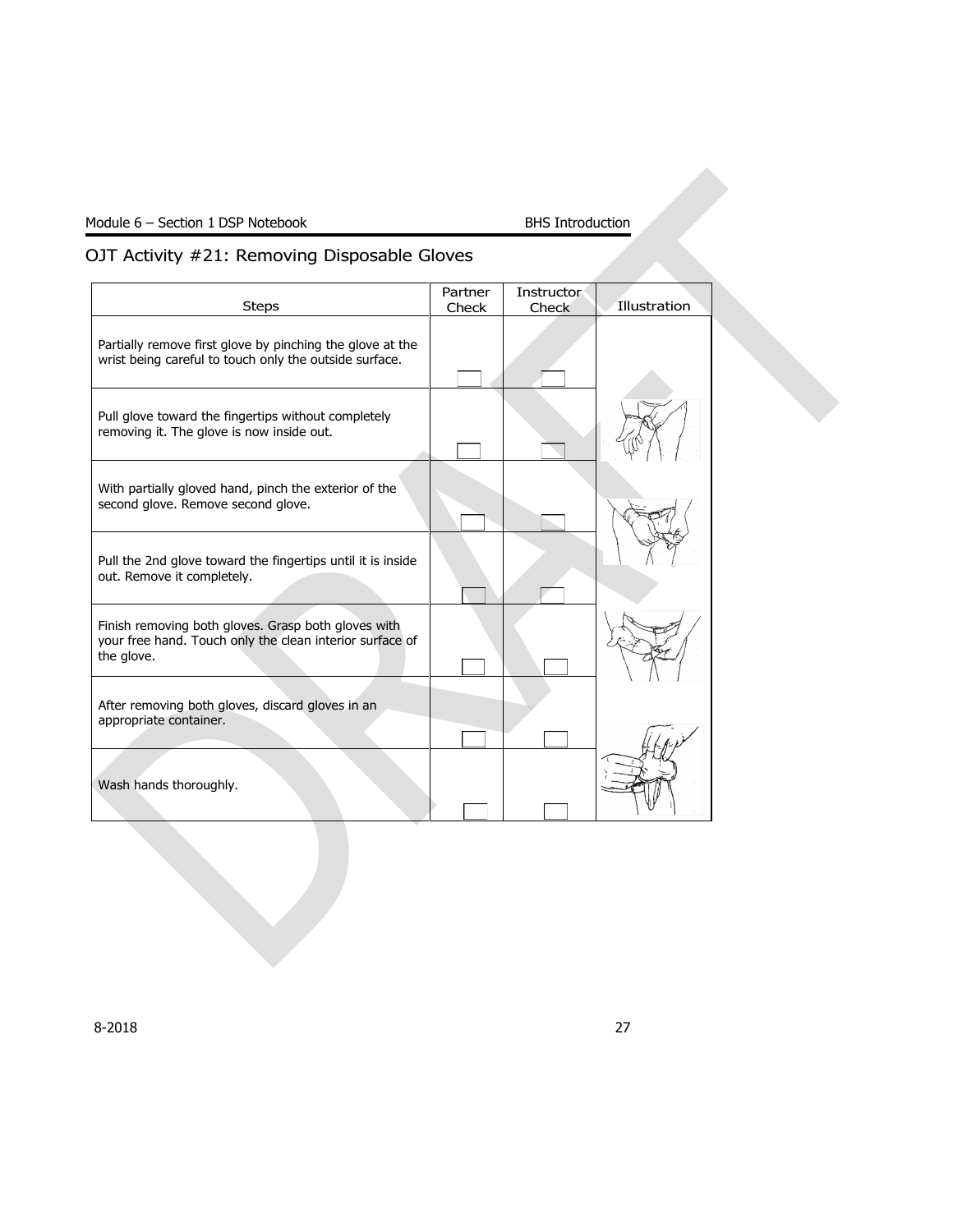Please complete the following exercise by listing the ways that you know to prevent germ transmission.

## Ways to Prevent Germ Transmission Exercise

Directions: List ways you know to prevent germ transmission.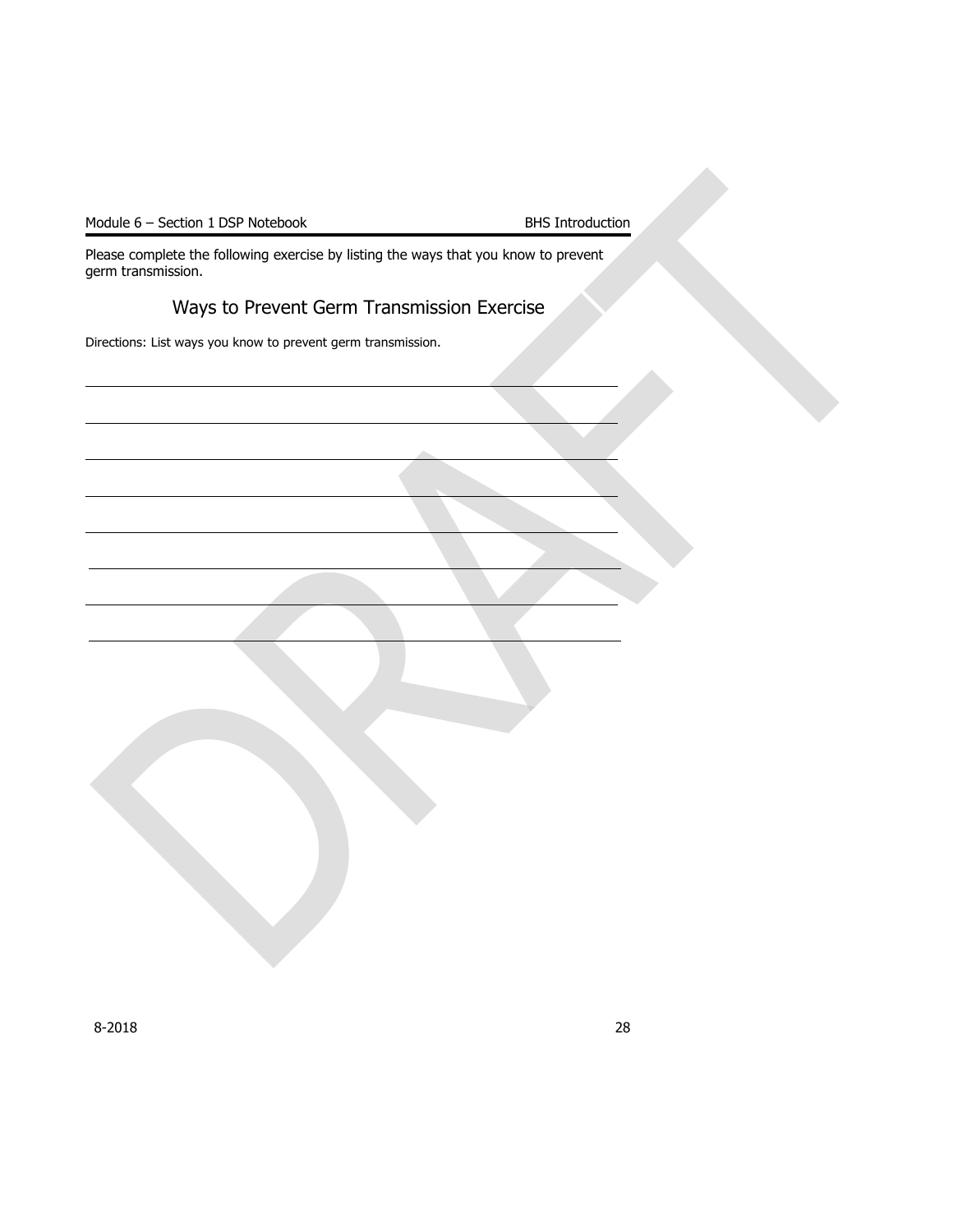

The Chain of Infection:

If one link of the chain is broken, infection cannot be transmitted.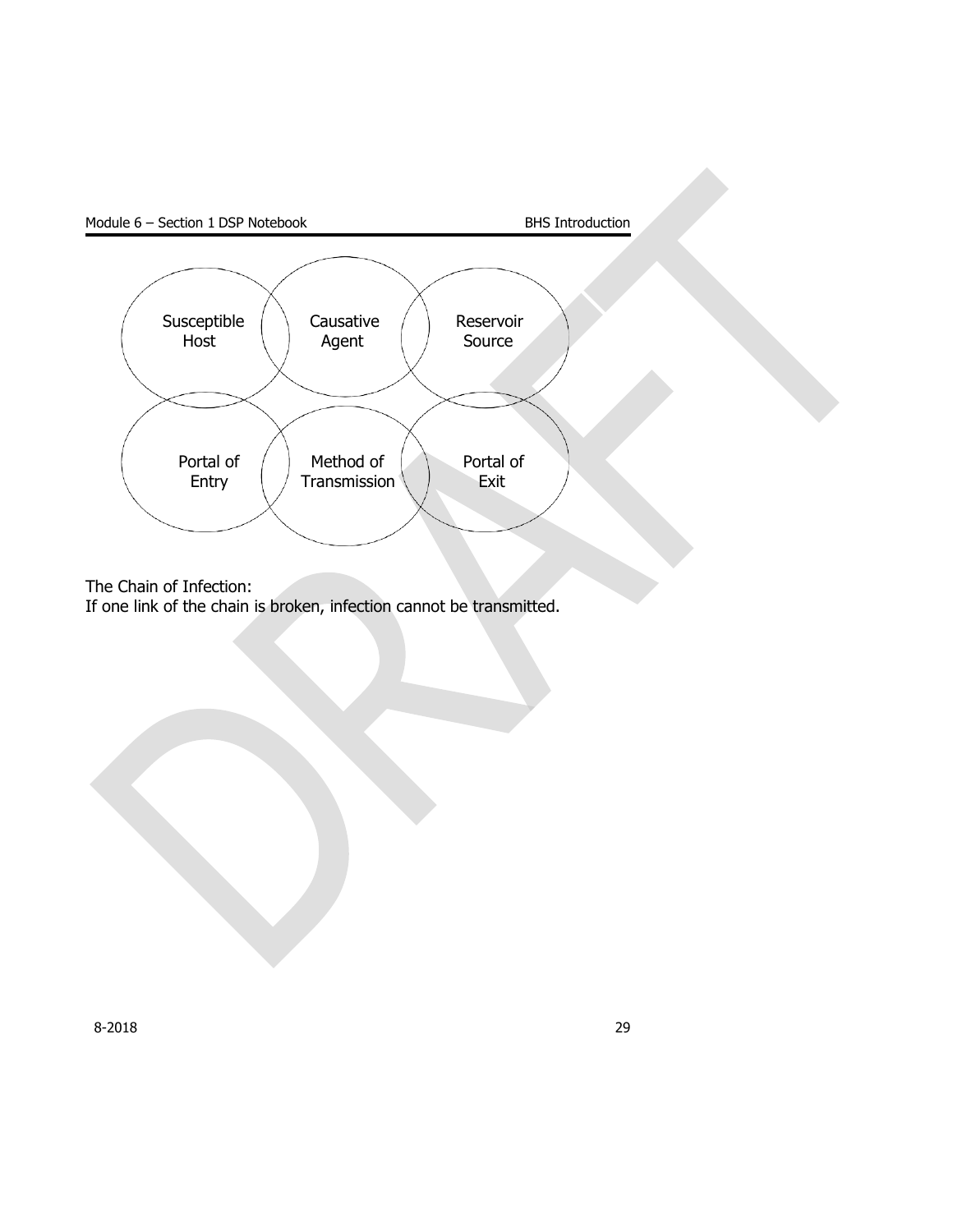## Isolation Procedures

Sometimes a physician may order a person to be in "isolation". Isolation procedures are sometimes necessary for medical conditions. General isolation precautions should be utilized for methicillin-resistant Staphylococcus aureus (MRSA), Vancomycin-resistant Enterococci (VRE), Respiratory Syncytial Virus (RSV), chicken pox, shingles, lice, Clostridium difficile (C-diff), etc. Wear gloves to enter the room. Remove gloves and wash hands before leaving the room. Always disinfect patient equipment (for example, a stethoscope, digital thermometer, etc.), or dedicate to the isolation room. Check your agency policy for the correct disinfectant.

Standard precautions have now been revised to include three new areas of protection:

- Respiratory hygiene and cough etiquette
- Safe injection practices
- Infection control practices for special lumbar puncture procedures

## **Standard precautions apply to the following:**

- blood, all body fluids, secretions and excretions regardless of whether or not they contain visible blood
- Non-intact skin may not always be obvious
- Mucous membrane.
- Gloves
- Masks, eye protection, face shields
- Fluid resistant nonsterile gowns (as needed. Overdoing is better than not doing).
- Patient care equipment handling Linens handling
- Blood-borne pathogen exposure needles and sharps.
- Include handwashing (if gloves are worn). Wash hands immediately after removing gloves, between all patient contacts and as needed.
- Mouth pieces, resuscitation bags and other ventilation devises.
- Assumes that certain areas of the body are colonized with disease causing microorganisms that, if transmitted to others, could cause disease. These areas include mucous membranes, moist areas of the body, broken skin, anything wet coming from the body, and any medical devices that drain fluids from thebody

The intent of Standard Precautions is to protect the healthcare worker and all patients from any disease-causing germs. Standard Precautions do not protect against airborne diseases.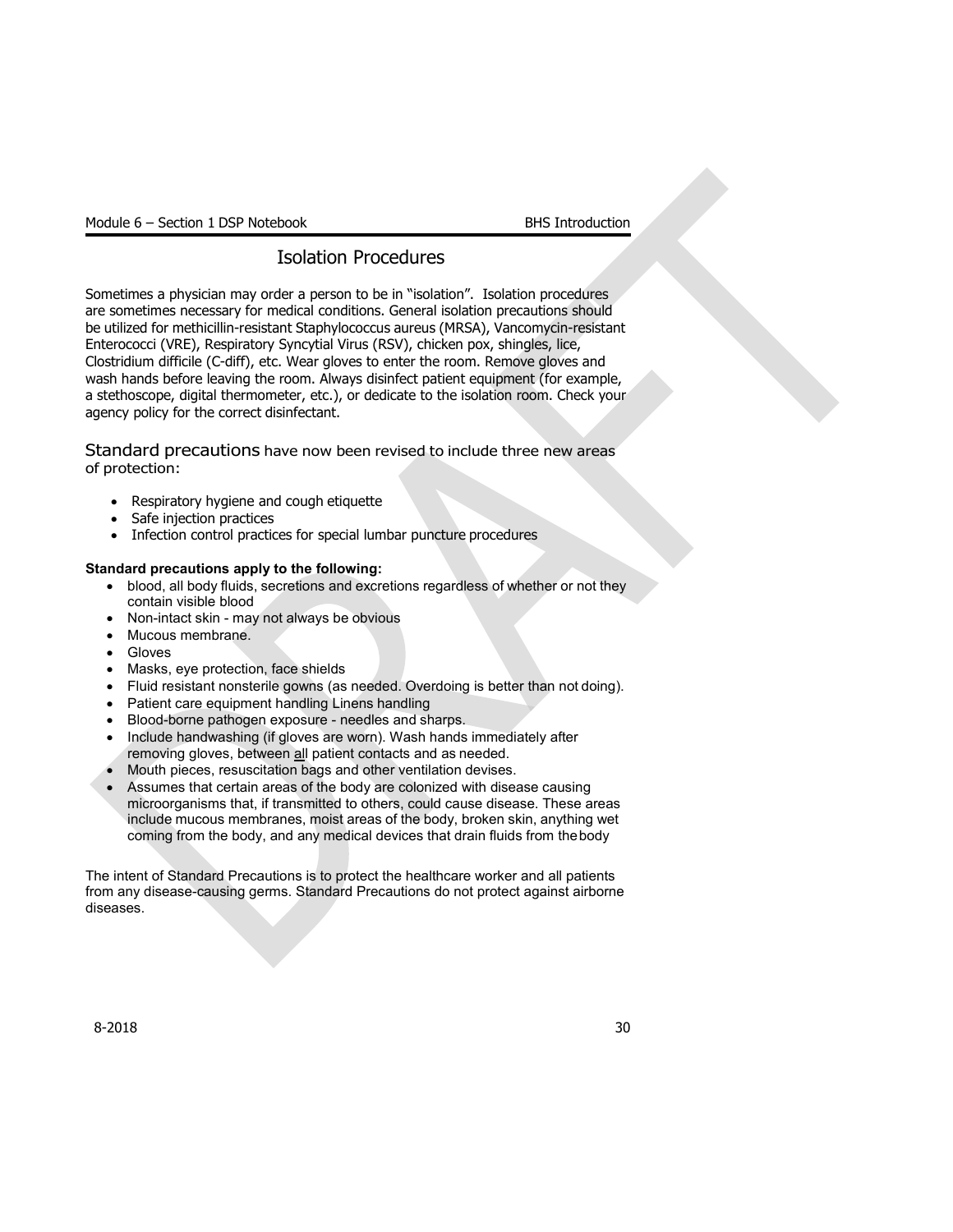## Universal Precautions

**Universal Precautions** for blood borne pathogens are part and parcel of Standard Precautions. It is an approach used in infection control. Universal precautions treat all blood and other potentially infectious materials (OPIM) as if they are known to be infected with blood borne diseases. It treats all blood and other potentially infectious materials as if they were known to be infected with bloodborne diseases. Blood and other materials that can carry pathogens that causes serious diseases. Materials include human body fluids, unfixed tissue or organs, and HIV/HBV-containing cell or tissue cultures. The intent of Universal Precautions is to protect the healthcare worker from bloodborne diseases.

Be familiar with key elements of the infection control program.

- Use good workplace practices and follow Standard Precautions.
- Wear Personal Protective Equipment (PPE) and use respiratory protectionas indicated.
- Receive the hepatitis B vaccination series and other vaccinations when they are offered.
- Wash your hands frequently.
- If you are exposed to blood or other potentially infectious materials, you should take immediate actions to cleanse the area, tell your supervisor, have a medical follow-up and a post-exposure evaluation.

In work areas where exposure is likely, **do not**:

- eat, drink, or put objects in your mouth.
- apply cosmetics, lip balm, or contact lenses.

Practice good housekeeping by observing established practices, schedules, and procedures for cleaning and disinfecting work areas at your facility.

Follow recommended practices for handling contaminated clothing and laundry at your home or facility.

Bag soiled linens (including isolation linens) in single blue plastic bags. Double-bag laundry if the outside of the first bag is visibly soiled.

## **Transmission Based Precautions Beyond Standard Precautions are**

- Contact Precautions
- Droplet Precautions
- Airborne Precautions.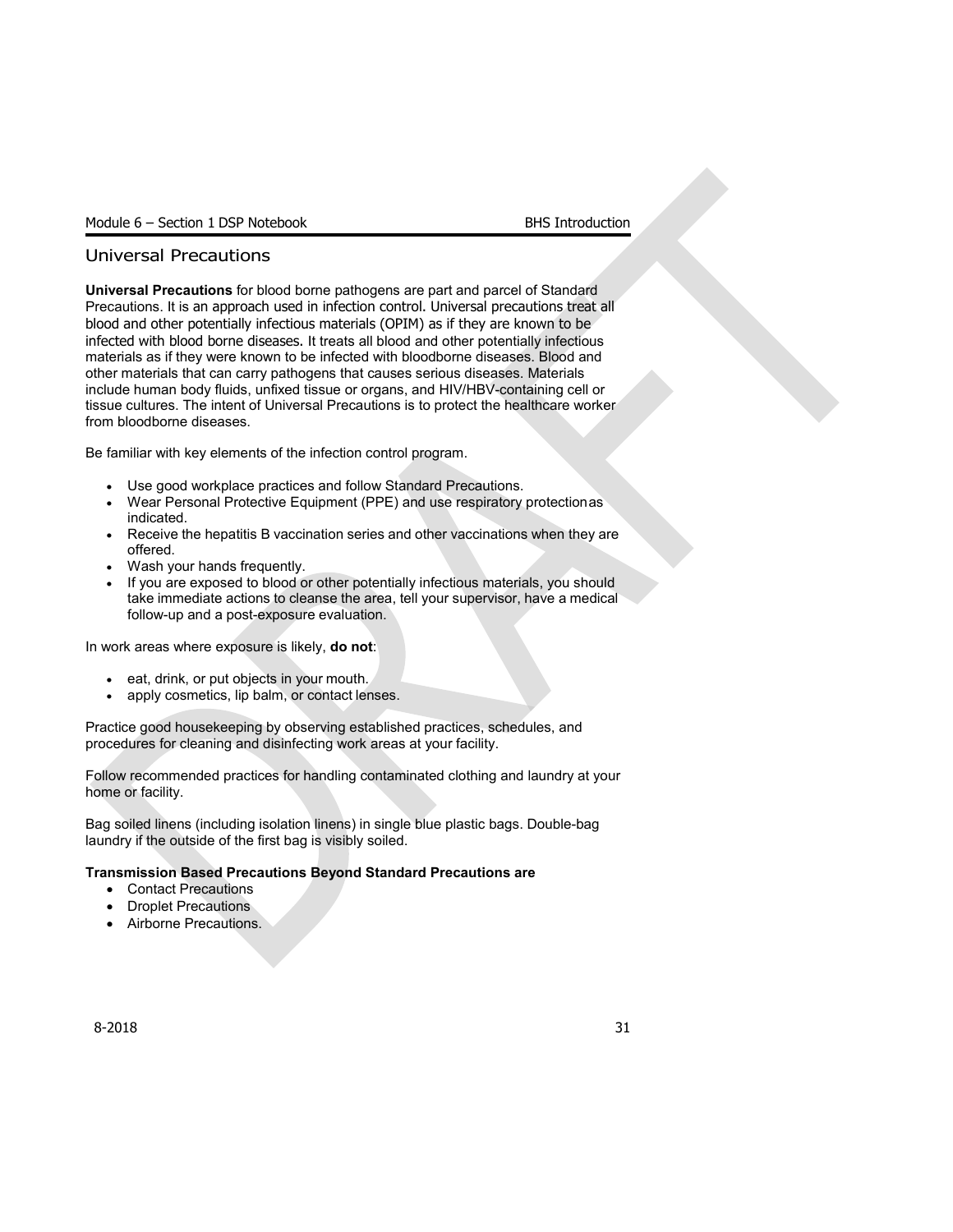Contact Precautions should be taken for the following diseases/infections: *Clostridium difficile*, Conjunctivitis, Diphtheria, Draining Anthrax lesions, Enteroviral infections, *Escherichia coli* 0157:H7, Hepatitis A, Hepatitis B, Hepatitis Herpes simplex virus, Herpes zoster, Impetigo, multidrug resistant bacteria (e.g. Vancomycin-resistant enterococci, methicillin-resistant Staphylococcus aureus, multiply resistant gram negative bacilli, Parainfluenza virus, Pediculosis (lice), Respiratory syncytial virus, Rotavirus, Scabies, Shigella, Staphylococcus aureus infection, viral hemorrhagic febers (Lassa, Marburg) Draining Anthrax lesions.

### **The precautions for these include**:

- Private room (preferred)
- Gloves always
- Handwashing after glove removal
- Gowns always
- Limit patient movement or transport
- Patient care items and surfaces daily cleaning
- dedicate noncritical patient care equipment or disinfect between patients.

### **Large Particle\* Droplet Precautions should be taken for the following diseases/infections:**

(\*droplets do not remain in the air and generally travel short distances of 3 feet or less). Adenovirus, Diphtheria, Haemophilus influenzae, Influenzae, Multidrug resistant Streptococcus pneumonia, Mumps, Mycoplasma pneumonia, Neisseria meningitides, Parainfluenza virus, Parvovirus B19 (in patients with immunodeficiency or hemolytic diseases), Pertussis, Plague (pneumonic), Respiratory syncytial virus, Rubella, Streptococcal pharyngitis, pneumonia or scarlet fever.

#### **The precautions for Droplet Precautions include:**

- Private room (preferred)
- Cohort has same infection or maintain at least 3 feet between the patients.
- Mask within 3 feet of patient
- Limit patient movement and transport, place mask if needed.

## **Airborne Precautions should be taken for the following diseases/infections:**

Measles Varicella (or disseminated zoster) **Tuberculosis** Small Pox SARS - COV Monkey Pox

## **Spills**

If you have caused a blood or body fluid spill, minimize your risk of exposure by containing, removing, and disinfecting the spills as soon as possible.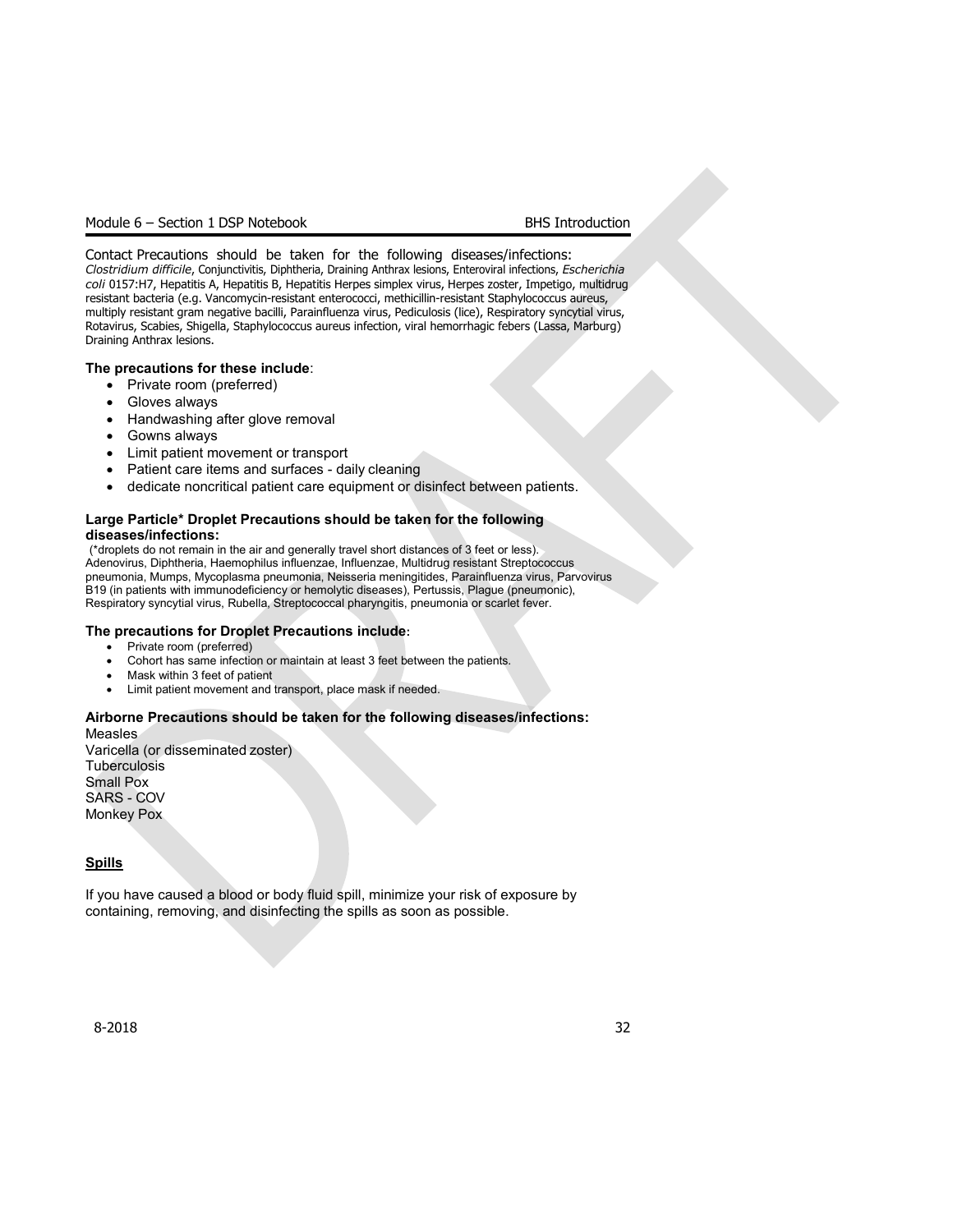### **Vaccinations**

OSHA requires that hepatitis B vaccines be available to all hospital employees who may be exposed to blood or other potentially infectious materials.

Vaccinations are recommended for:

- diphtheria/tetanus
- Hepatitis A &B
- **Influenza**
- Mumps
- Poliomyelitis
- Rubella
- Varicella

#### **Bloodborne Pathogens**

Exposure to bloodborne pathogens in the workplace is a major concern to workers and employers.

The Occupational Safety and Health Administration (OSHA) has a standard to address this concern. The Bloodborne Pathogens Rule requires both employers and workers to prevent the spread of bloodborne diseases. OSHA reference: 29 CFR 1910.1030. See your employer if you would like to view this information. Your employer is required to make this information available to you.

#### **What is a Bloodborne Pathogen?**

**Bloodborne pathogens** are germs which may be present in blood that are capable of causing disease.

Bloodborne pathogens are an important consideration in dealing with blood and **other potentially infectious materials**. Materials include human body fluids, unfixed tissue or organs, and HIV/HBV-containing cell or tissue cultures.

### **How Are People Exposed to Bloodborne Pathogens?**

You can be exposed to a bloodborne pathogen by performing a task or being in an area where you might come in contact with blood or **other potentially infectious materials**.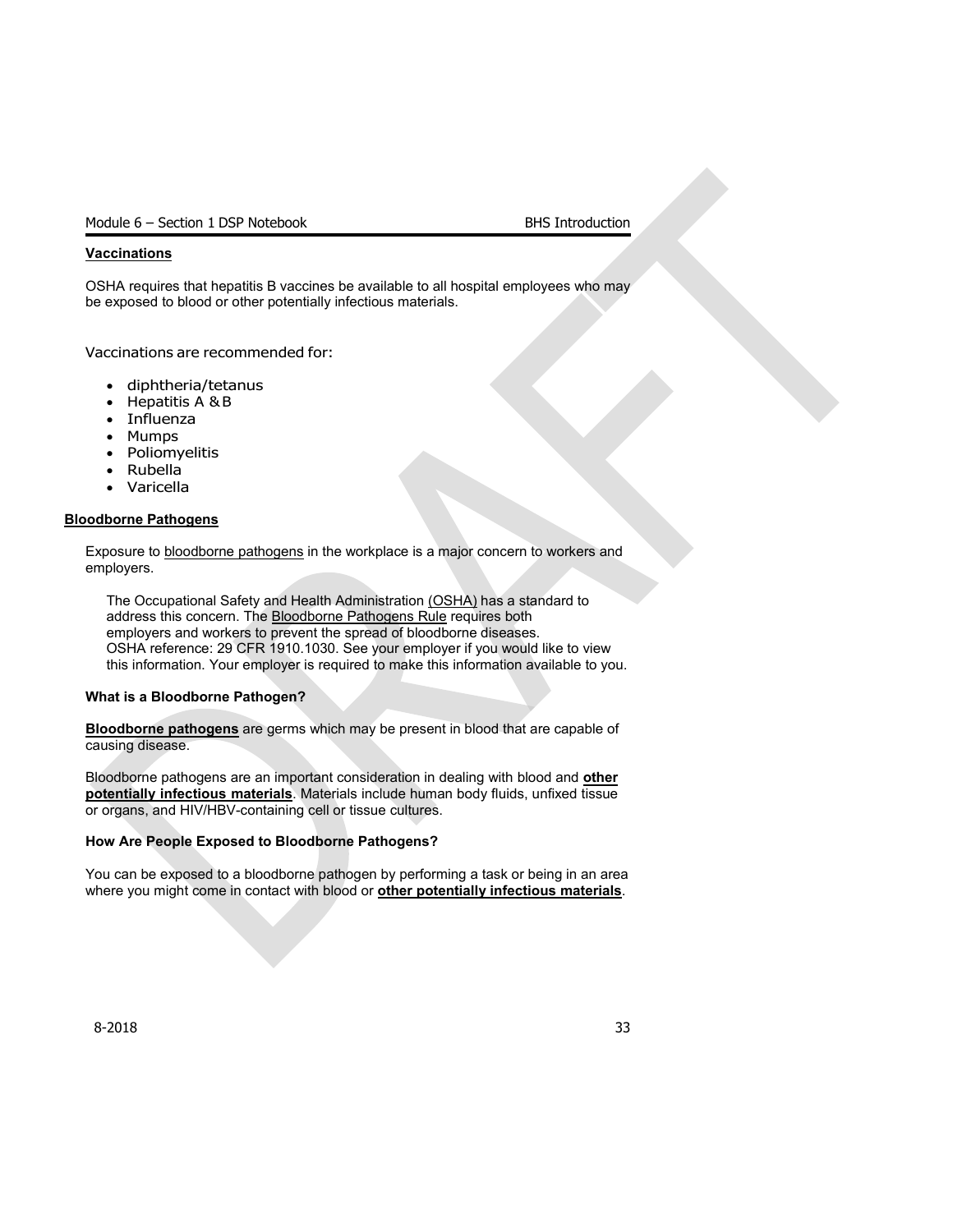### **What Happens If You Are Exposed to a Bloodborne Pathogen?**

Even one exposure to a bloodborne pathogen can lead to serious and disabling diseases such as:

- **HIV**
- **hepatitis**
- MRSA-VRA.

You may not know you are infected with a bloodborne disease at the time of exposure. You may not realize it until years later.

## **Does Everyone Exposed to a Bloodborne Pathogen Become Infected?**

Whether or not you become infected depends on:

- The number and strength of the germs.
- Your resistance to disease.
- The germ having an entrance into your body.

The following source control measures are part of the etiquette as well:

- Covering the mouth and nose with a tissue when coughing
- Disposal of used tissues
- Use of surgical masks on the coughing person as appropriate
- Hand hygiene after contact with respiratory secretions
- Keeping a distance of more than 3 feet from a person with a respiratory infection, which can be accomplished through such measures as having common waiting areas for persons with respiratory infections

What is Staph? - Staphylococcus aureus, or "Staph". Bacteria are one of the most frequent causes of skin infections in the US. These skin infections are minor most ofthe time, but, Staph can also cause serious wound infections, bloodstream infections and pneumonia. Staph can also be found on or in the skin in the noses of healthy people and do not usually cause illness. Staph can cause minor skin infections such as pimples or boils that can be red, swollen and painful, and often have pus or other drainage. These infections can be treated with antibiotics.

What is MRSA? Methicillin-resistance Staphylococcus aureus, or MRSA is a type of staph that are resistant to certain antibiotics making them more difficult to treat. In the past, MRSA was usually seen in hospitals, long term care facilities and prisons. However, community-associated MRSA (CA-MRSA) is becoming more prevalent in general population especially among children, care givers, in day cares centers and athletes.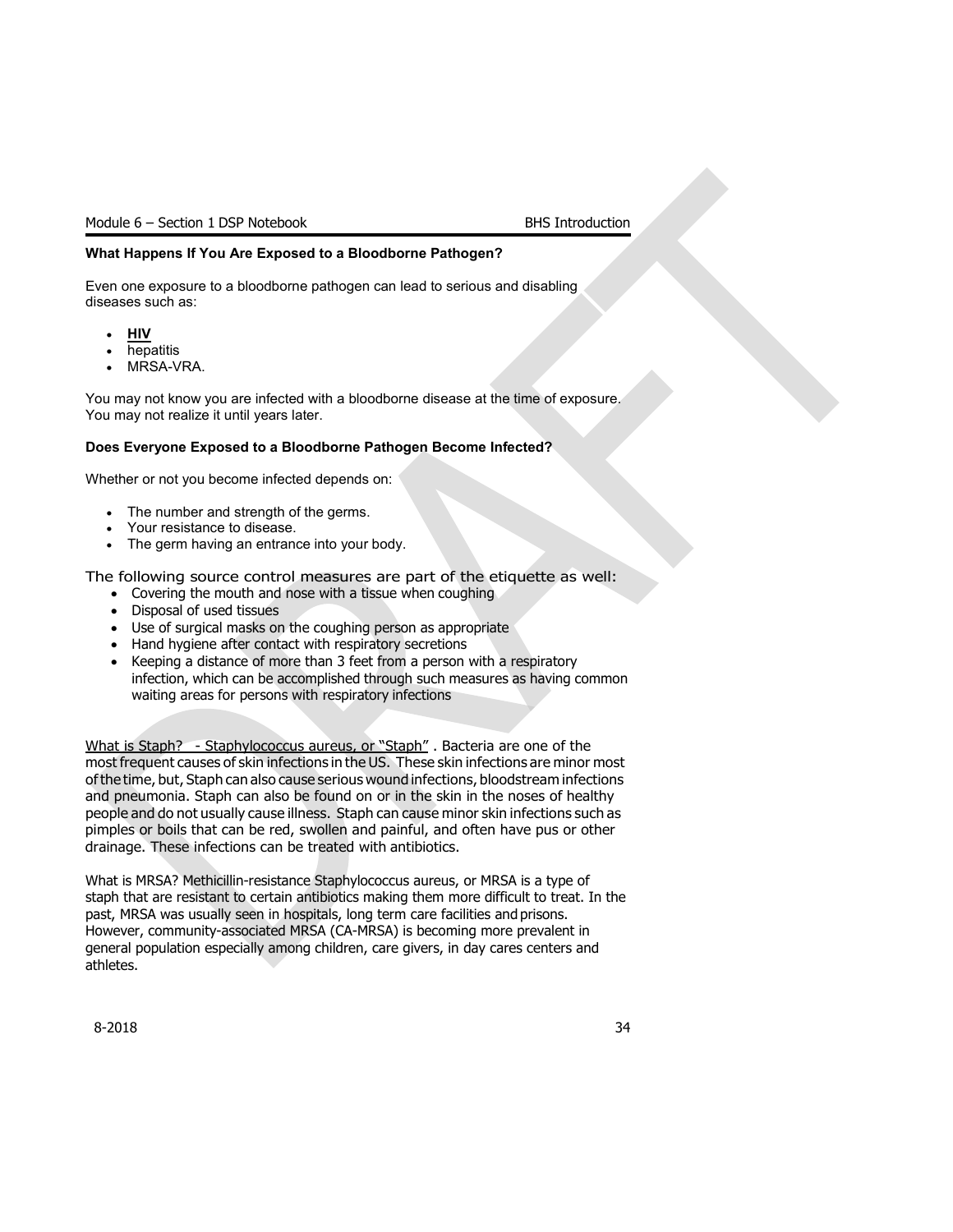### 10 Facts about MRSA Commented [CR4]: New

- 1. Anyone can get MRSA. Even Healthy people with health skin.
- 2. People can become infected with MRSA by touching any infectedperson or contaminated objects and services. The bacteria can then enter the body through cuts, scrapes or other openings of the skin.
- 3. Even though MRSA skin infections are resistant to certain antibiotics, early diagnosis and treatment can stop the infection from getting worse.
- 4. MRSA can spread easily among people who spend time in closecontact with each other, such as football and wrestling athletes.
- 5. MRSA is not spread through droplets in the air like colds and flu.
- 6. High risk behaviors for contact are:
	- Sharing personal care items, like razors, bar soap, cosmetics, towels, athletic gear or syringes.
	- Getting tattoos or body piercings with unsterile equipment.
	- Any sexual activity or close physical contact withMRSA-infected person.
- 7. Cover skin infections with clean bandages. Pus and drainage from the infection can easily spread to others.
- 8. Persons with weakened immune systems, including those with HIV infection may be at risk for more severe illnesses if infected with MRSA.
- 9. MRSA usually causes minor skin infections such as pimples or boils. They are after mistaken for spider bites, If left untreated, these infections can spread to the bloodstream or lungs causing serious illness or possible death. Seek medical attention if you suspect a MRSA skin infection.
- 10.Tell your health care providers if you have a history of MRSAskin infection.

## Ways to protect yourself from MRSA

- 1. Insure that all cuts, scratches or scrapes are covered witha bandage to protect intact skin from all bacteria, not just MRSA.
- 2. Keeps hands clean by washing them or using alcohol-basedhand sanitizer.
- 3. Don't share personal items such as, razors, toothbrushes, towels, uniforms and equipment.
- 4. Avoid contact with other people's wounds or bandages.
- 5. Shower after playing sports or going to the gym or health club.
- 6. If possible place a barrier (towel or clothing) between your skin and the equipment such as mats, weight benches or treadmill handles. Wipe surface with disinfectant before and after use.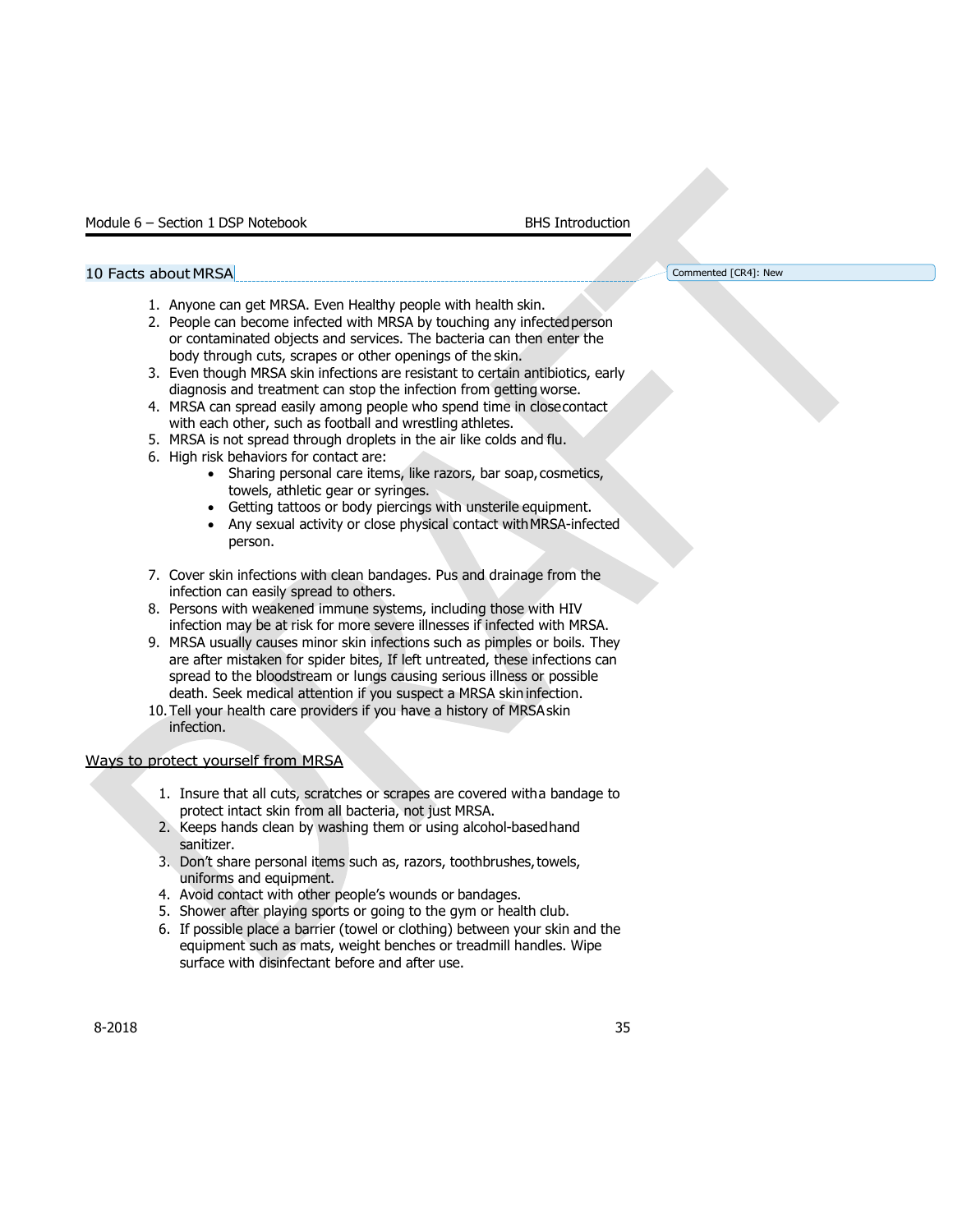7. Wash bedding, towels and clothes that may have come in contactwith infected skin, wounds or bandages with detergent or bleach and hot water. Dry in hot air dryer to aide in killing the bacteria.

## Take antibiotics wisely.

There are two main pathogens (germs) – bacteria and viruses – cause most infections. Antibiotics can only cure illness caused by bacteria, they cannot kill viruses.

Take medicine as prescribed by your health care provider – ALWAYS complete the full course for antibiotics, even if you start to feel better. Never save the medicine to use later or give to others.

Viruses cause most sore throats, colds and the flu, as well as coughs (bronchitis) and middle ear and sinus infections. Recovery from VIRAL infections occurs when the infection has run its course.

## What is Clostridium Difficile – C Diff?

C. diff is a bacterium. Microscopically it is referred to as gram positive and rod-shaped. It exists best in low oxygen environment. It was first described in 1935 and is considered one of the most common causes of infections in the colon.

C. diff can be found in uninfected persons. However, people taking antibiotics are risk of becoming infected with this bacterium as antibiotics disrupt the normal bowel bacteria and allows C Diff to grow rapidly. The growth of C Diff in the colon leads to inflammation of the colon (colitis, specifically pseudomembranous colitis). Adults age 65 years or older are at high risk to become infected.

Microorganisms can spread from person-to-person by touch or by direct contact with objects and surfaces, (for example, clothing, cell phones, door handles. Some people are carriers of the bacterium but have no symptoms of infection. However, they are still infected with the bacteria and can spread the infection to others.

## Mild symptoms of C Diff

A person with a mild case of C Diff infection may have symptoms of:

- Low grade fever
- Watery stools for five to ten days (mild diarrhea) and
- Mild abdominal cramps and tenderness.

A person with severe case of C diff infection may have symptoms of: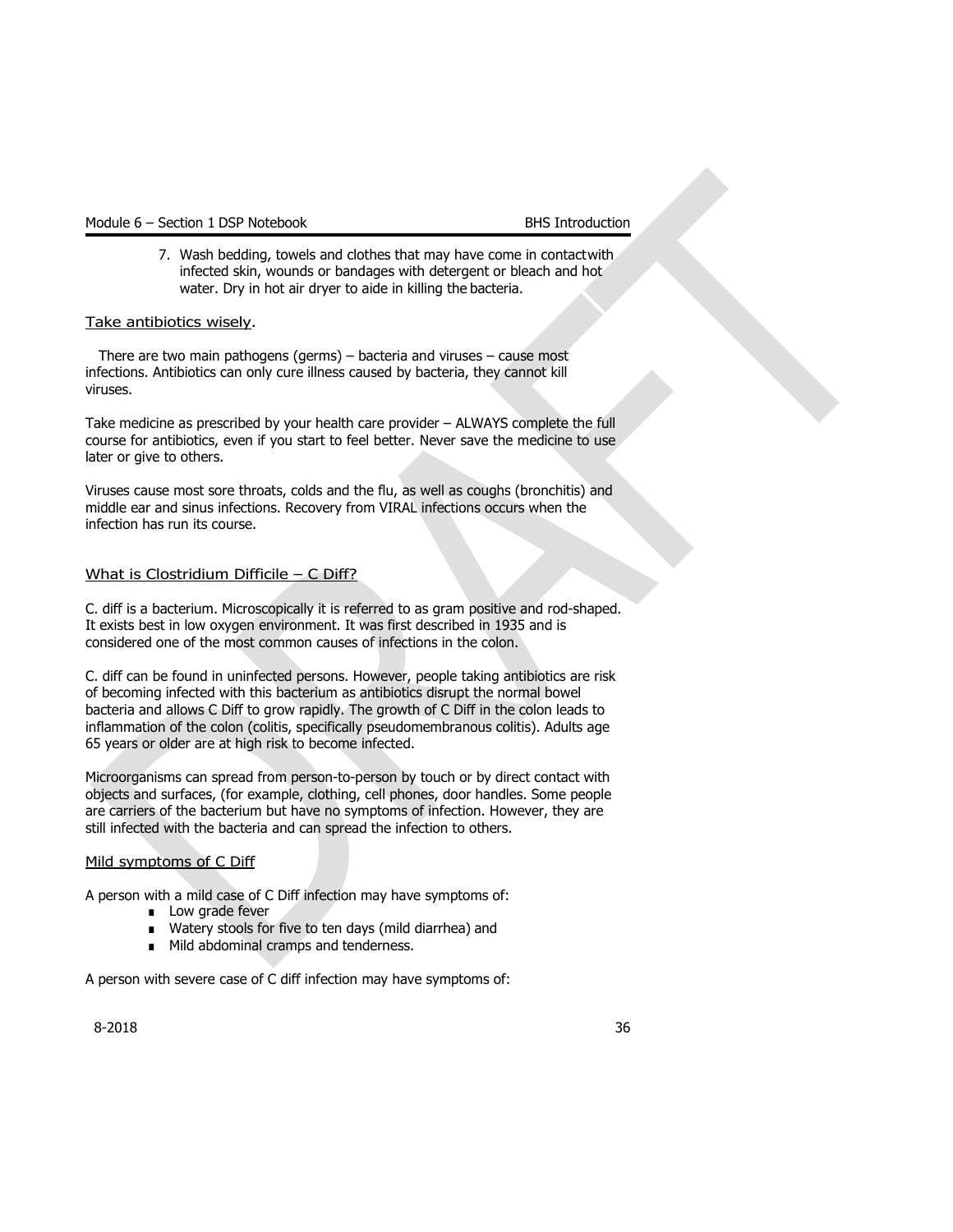- High fever of 102 to 104 F (39 to 40 C)
- More than ten watery stools a day (severe diarrhea) with blood
- Severe abdominal pain and tenderness.

How do I know if I have an infection caused by C Diff?

Although the incubation period for Clostridium difficile is not precisely know, researchers suggest that the incubation period is about seven days, if the conditions are favorable for bacterial proliferation. However, a person may acquire C diff and develop no infection symptoms, but colonized for extended time periods (years) until conditions develop.

## How do I know if I am no longer contagious with C Diff?

People infected with C diff who become ill are usually treated with special antibiotics, here are a few that is commonly used, (metronidazole (Flagyl), vancomycin (Vancocin), rifaximin (Xifaxan) and or fidaxomicin for about 10 to 14 days. Some severe infections may require intravenous antibiotics and even surgery.

## When should I seek medical care for C Diff?

If you or someone you know develops mild to moderate watery diarrhea, cramping abdominal pain, anorexia, fatigue and fever, especially after taking antibiotics, seek medical care. If you or someone you know becomes dehydrated, has a fever, decreased bowel sounds and or abdominal rigidity and possible preformation of the colon with very tender abdomen, you should seek medical attention immediately.

## **Gowns**

Sometimes gowns and/or personal protective equipment are worn to keep from transmitting pathogens from a patient's room to another area of the hospital. (Refer to your agency's policies)

If this is the case, remove the gown before leaving the patient's room and WASH YOUR HANDS.

## Cleaning Products

It is staff's responsibility to keep surfaces clean and germ free. The most effective cleaner for killing germs, including MRSA, is a bleach solution. Suggestions for bleach solutions are below.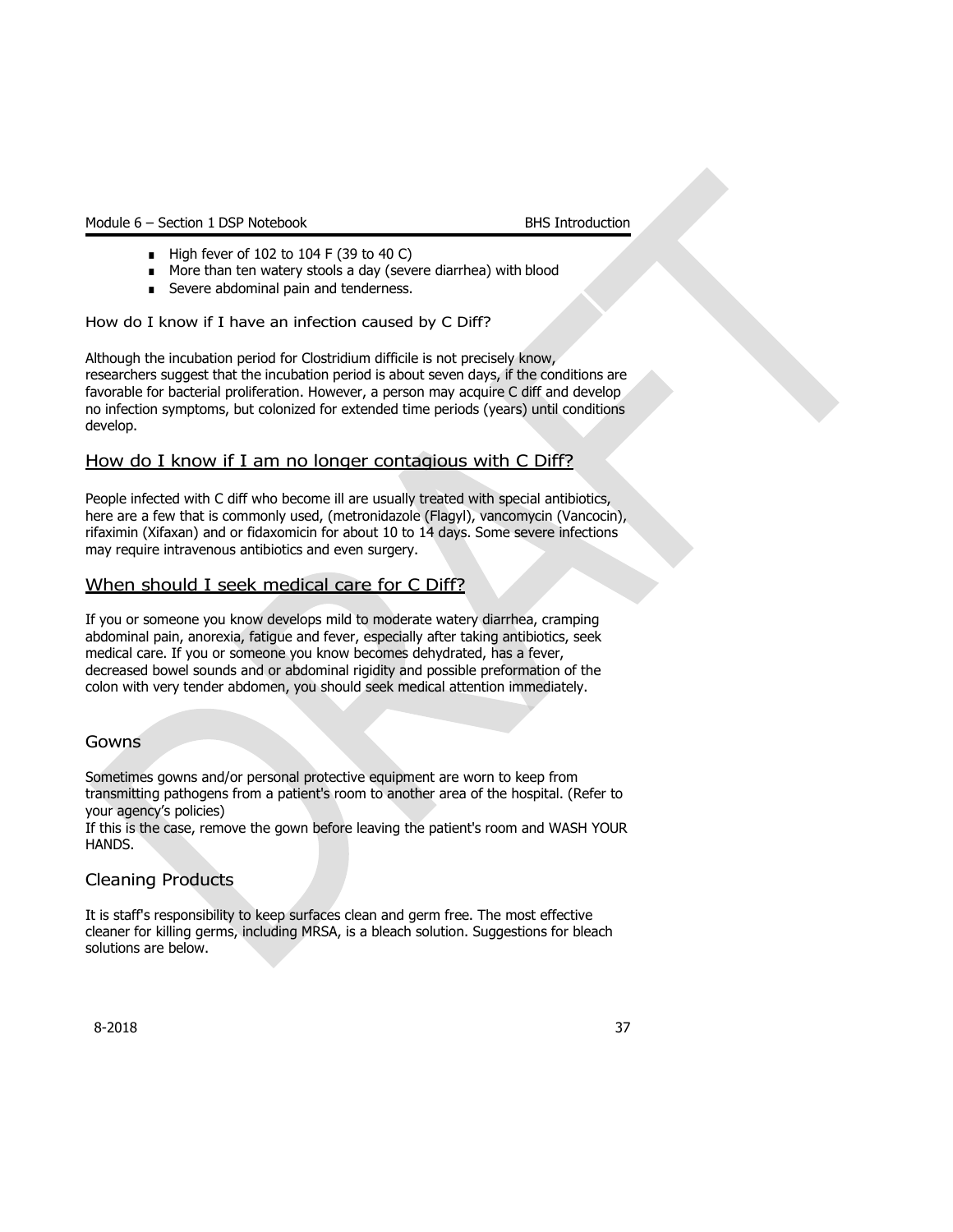Depending on the level of the people you are supporting, you may need to keep all cleaning products under lock and key. Some people with developmental disability have died because they drank cleaningproducts.

## Bleach Solutionsfor Cleaning

Solution #1

This cleaning solution can be used for bathrooms, incontinent brief changing areas and floors.

## **Ingredients**

1/4 cup bleach 1 gallon tap water

## Procedure

- Put on disposable gloves and apron (if necessary).
- Add the bleach (5.25% sodium hypochlorite) to the water.
- Carefully mix well.
- Temporarily store in closed, labeled container in cool, dark, locked storage area.
- Remake daily.

## Solution #2

This solution is for cleaning eating utensils, counter tops, or anything which people may put in their mouth or anything which comes into contact with bodily fluids.

## **Ingredients**

1 Tablespoon bleach

1 gallon tap water

Procedure

- Put on disposable gloves.
- Add the bleach (5.25% sodium hypochlorite) to the water.
- Carefully mix well.
- Temporarily store in closed, labeled container in cool, dark, locked storage area.
- Remake daily.

Note: Never mix bleach with anything but fresh tap water. This especially includes ammonia and other cleaning products. Doing so may cause a toxic chlorine gas.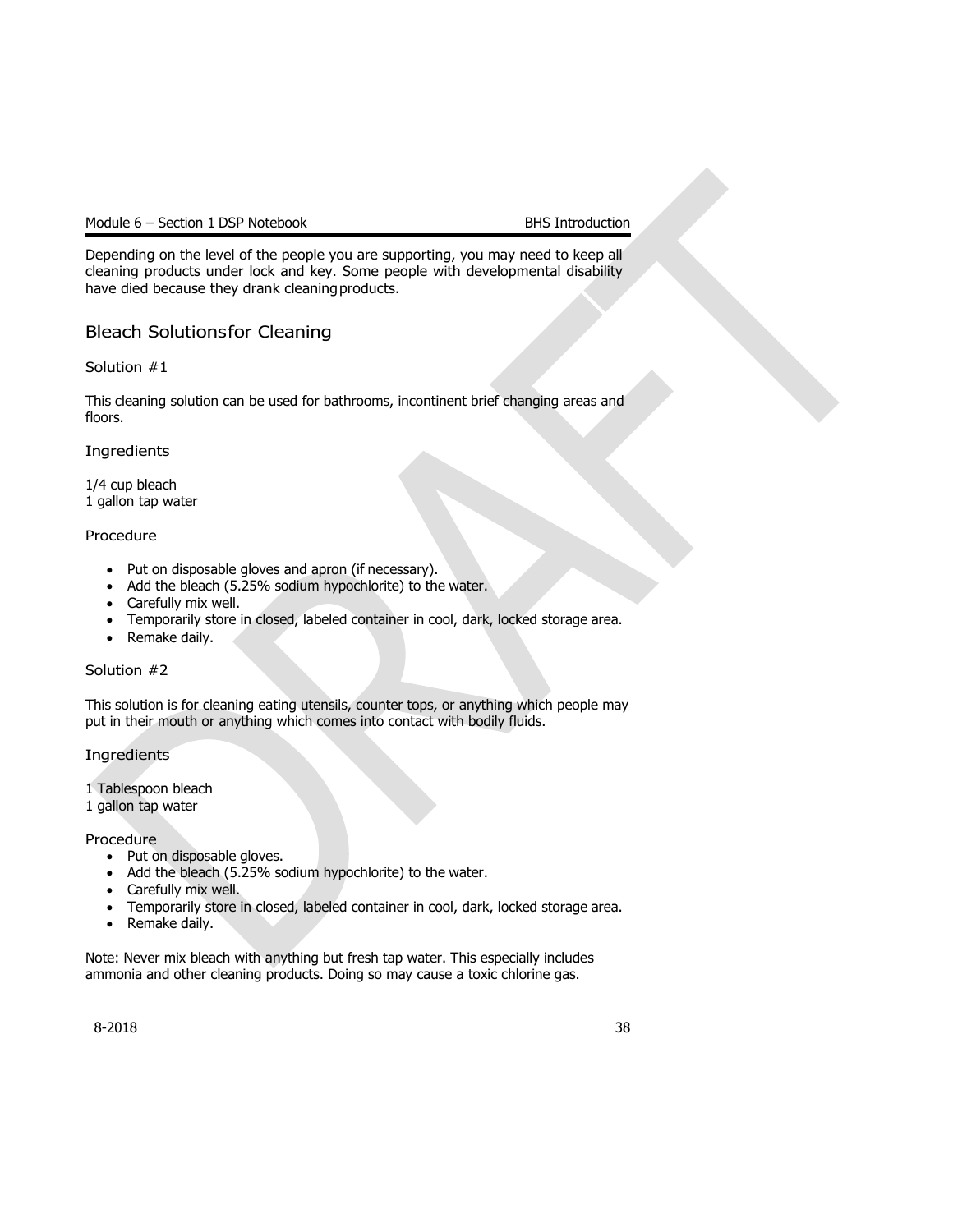## Material Safety Data Sheets

DSPs should understand how to read the labels of cleaning products to determine which ones are dangerous if ingested. The way to find out information about any cleaning product is to look at the Material Safety Data Sheet (MSDS). This is the information from the producer about the ingredients.

## Assessing Health Needs

People with developmental disabilities have the same health issues that anybody else does. They have colds, the flu, stomach aches, etc. Your role regarding the symptoms of an illness that an individual may display involves listening, questioning, observing and documenting.

Listening: Listen to what people say, such as:

- My stomach hurts
- I have a headache
- I don't feel well
- My tooth hurts

Questioning: You might ask questions, such as:

- Are you sick?
- Does it hurt somewhere? Show me.
- Can you tell me about it?

Observing: You might notice the following:

- Groaning
- Holding stomach/head, etc.
- Throwing up
- Discolored skin
- Change in behavior

## Documenting:

Subjective vs. Objective Documentation

Objective Documentation is writing what you can see, hear, touch or smell.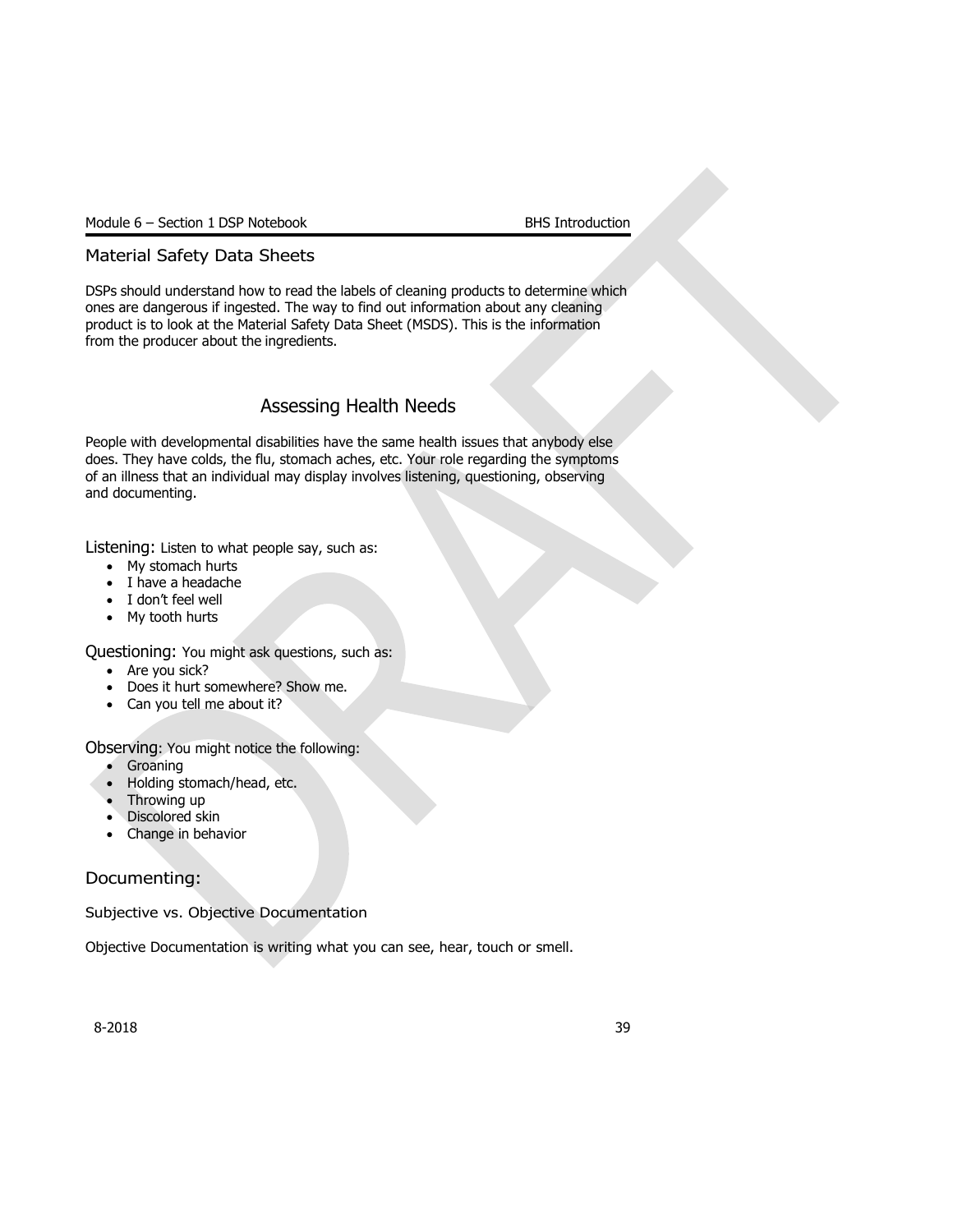Subjective Documentation is given by the individual, family members, or others. They include experiences, such as feelings they have or what the individual describes to you, such as pain.

One of your responsibilities will be to report your observations in progress notes. Any medically-related issue which comes up on your shift must be communicated to the nurse and/or other staff. Remember to be objective when reporting and report only the facts.

Insert agency's policies and procedures on documentation here.

## Subjective and Objective Documentation Quiz

DIRECTIONS: Read each documentation example. Determine which is subjective and which is objective and tell why you think that.

Example #1:

John must have fallen out of bed because he said his arm hurt. It's probably not broken.

Example #2:

John had three bruises on his right arm. They measured 4" x 3" each. The bruises were reddish in color and swollen in appearance.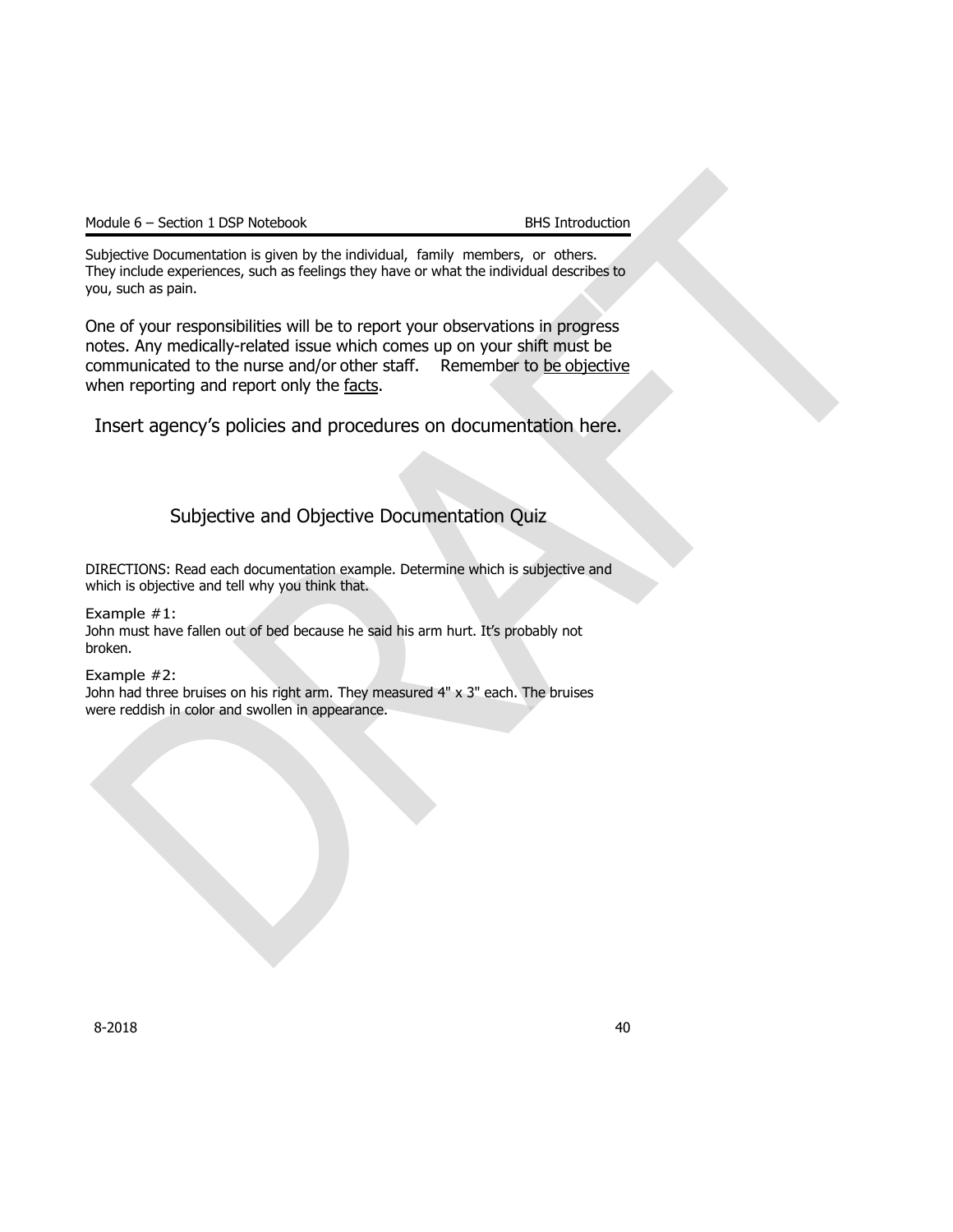## Scenario 1

Instructions: Read the following scenario. Then write a sample progress note based on what you might see. When you are finished, check the example on the next page to see if yours is similar.

Mary is a 32-year-old woman with mild mental retardation who lives in a group home. She approached you, the authorized DSP, and stated that she had a sore throat and wanted some Tylenol. As you get the medication, you notice she also has a runny nose and is coughing. You give her two Tylenol tablets, as the doctor had previously recommended for pain, according to the PRN Protocol.

Write your progress note here:

Scenario 2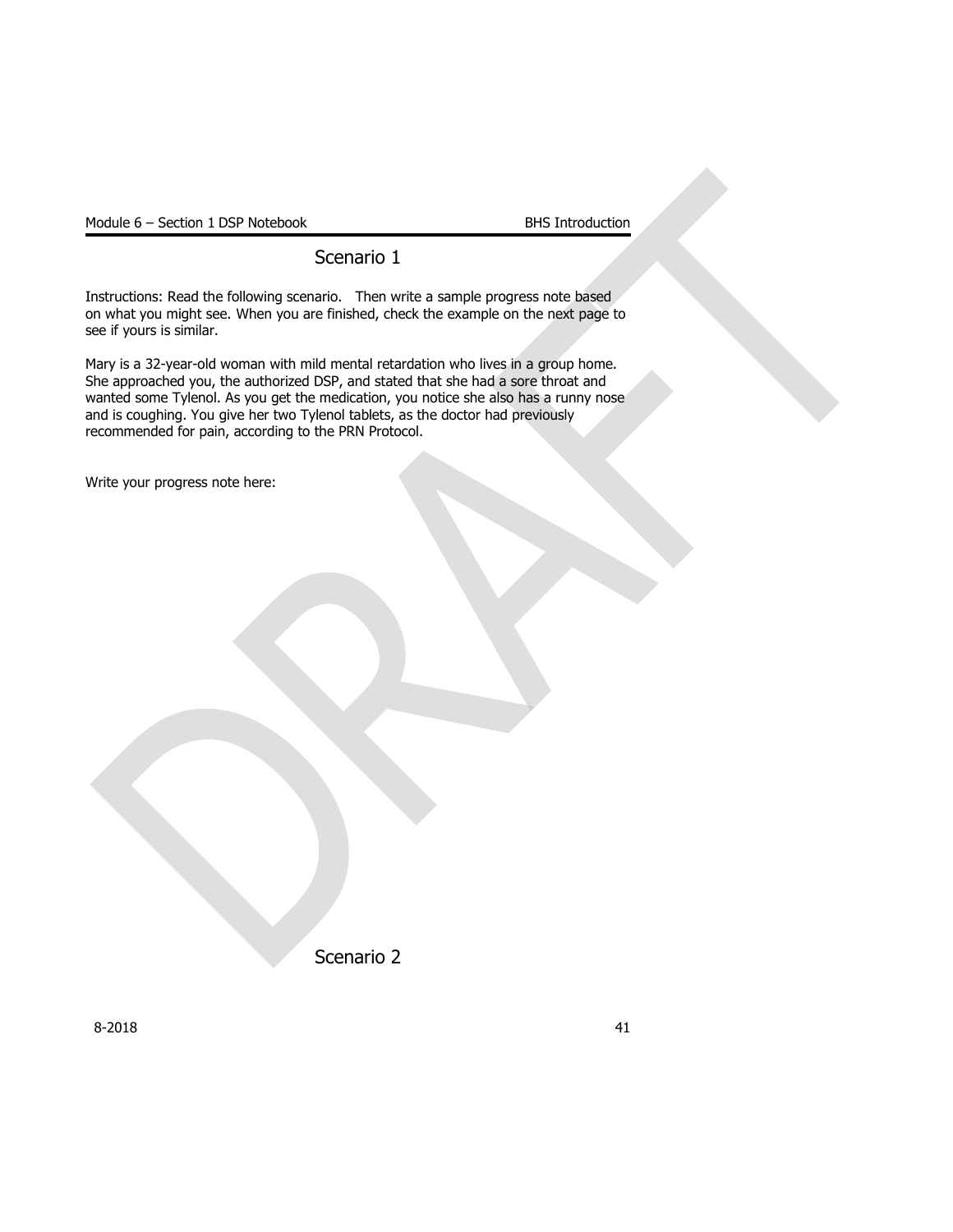Dorothy is a non-verbal, severely handicapped adult. She is in your classroom for the day. She begins to use her L hand and slap her forehead. This is an unusual behavior for her. You take her blood pressure and temperature. Her BP is 180/90 and her temperature is 100. You inform the appropriate supervisor (Q or Nursing staff) or your concerns.

Write your progress note here: